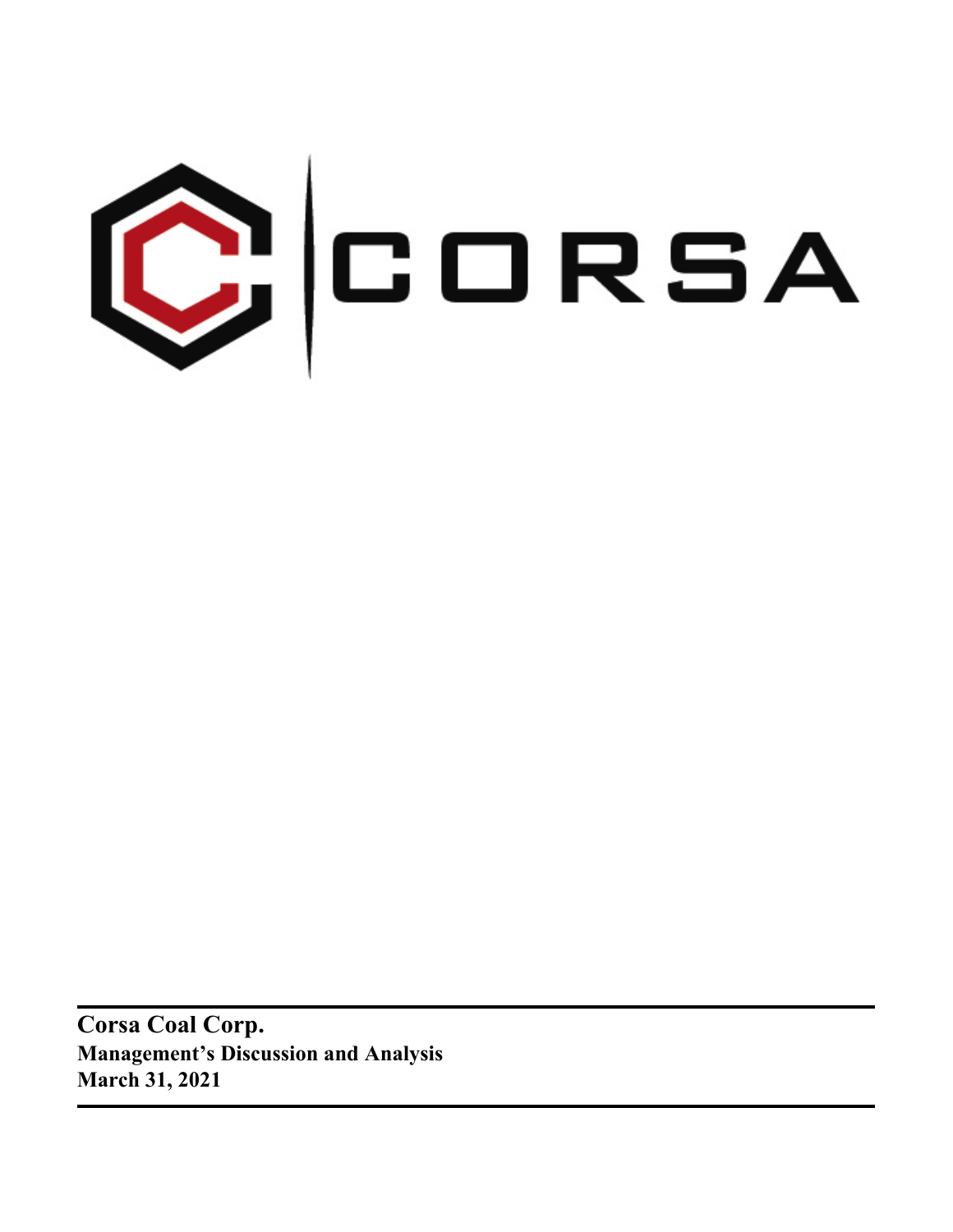### **Corsa Coal Corp. Management's Discussion and Analysis For the three months ended March 31, 2021**

The purpose of the Corsa Coal Corp. ("Corsa" or the "Company") Management's Discussion and Analysis ("MD&A") for the three months ended March 31, 2021 is to provide a narrative explanation of Corsa's operating and financial results for the period, Corsa's financial condition at the end of the period and Corsa's future prospects. This MD&A is intended to be read in conjunction with the unaudited condensed interim consolidated financial statements for the three months ended March 31, 2021 and 2020 and the related notes thereto and the audited consolidated financial statements for the years ended December 31, 2020 and 2019 and the related notes thereto, which have been prepared in accordance with International Financial Reporting Standards ("IFRS"). The unaudited condensed interim consolidated financial statements for the three months ended March 31, 2021 and 2020 have been prepared in accordance with IFRS 34 – *Interim Financial Reporting* as issued by the International Accounting Standards Board ("IASB"). Unless otherwise indicated, all dollar amounts in this MD&A are expressed in United States dollars, all tonnage amounts are short tons (2,000 pounds per ton) and all amounts are shown in thousands. Pricing and cost per ton information is expressed on a free on board ("FOB") mine site basis. Please refer to "Cautionary Statement Regarding Forward-Looking Statements" and "Cautionary Statement Regarding Certain Measures of Performance." This MD&A is dated as of May 5, 2021.

### **TABLE OF CONTENTS**

|                                 | Page<br><b>Number</b> |
|---------------------------------|-----------------------|
| Cautionary Statements.          | 3                     |
|                                 | 4                     |
|                                 | 5                     |
|                                 | 6                     |
|                                 | 7                     |
|                                 | 9                     |
| Financial Condition.            | 13                    |
|                                 | 13                    |
| Debt Covenants                  | 17                    |
|                                 | 18                    |
|                                 | 19                    |
|                                 | 23                    |
|                                 | 23                    |
|                                 | 24                    |
|                                 | 24                    |
|                                 | 26                    |
| Financial and Other Instruments | 26                    |
| Additional Information.         | 28                    |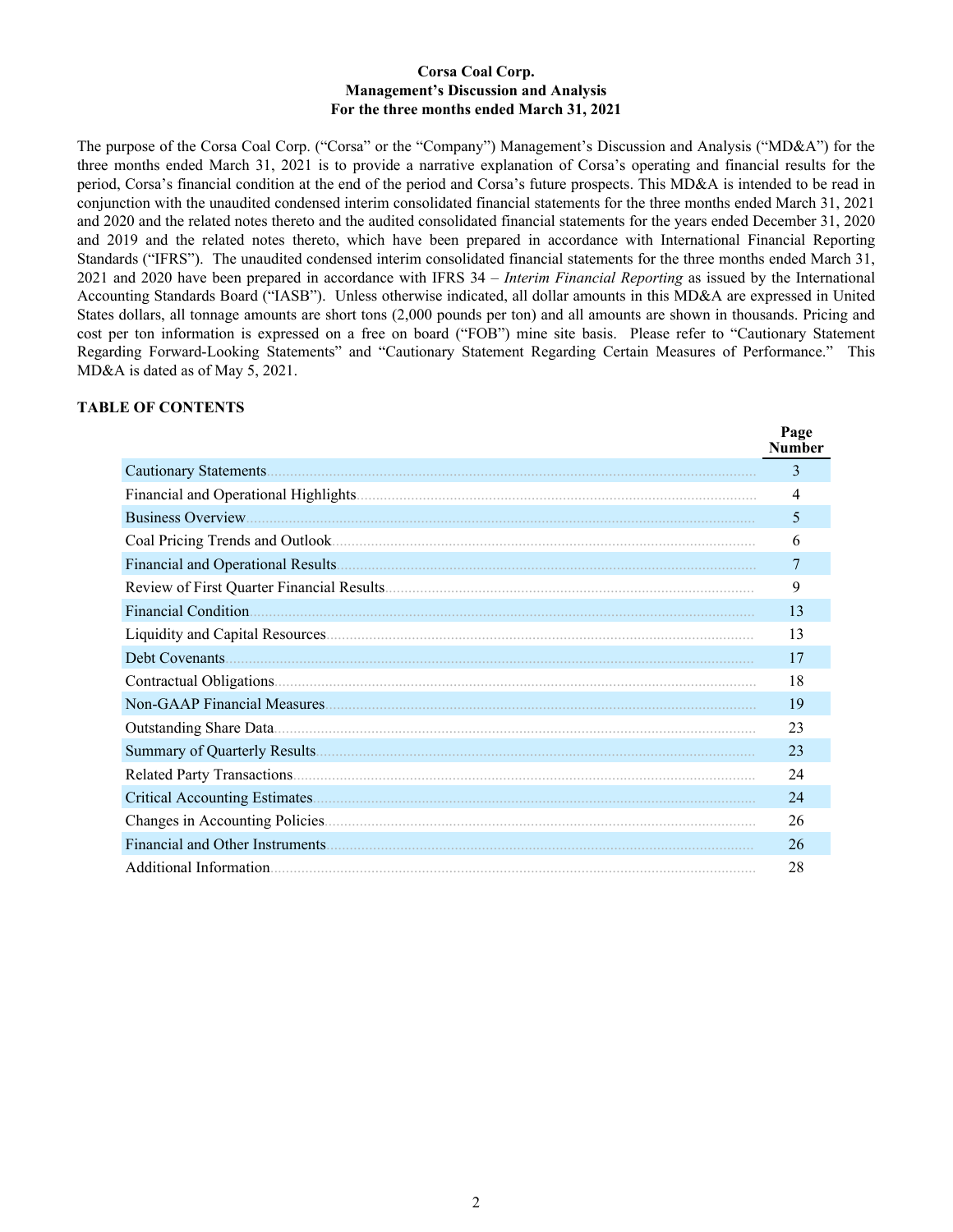#### <span id="page-2-0"></span>**CAUTIONARY STATEMENT REGARDING FORWARD-LOOKING STATEMENTS**

Certain information set forth in this MD&A contains "forward-looking statements" and "forward-looking information" (collectively, "forward looking statements") under applicable securities laws. Except for statements of historical fact, certain information contained herein relating to projected sales, coal prices, coal production, mine development, the capacity and recovery of Corsa's preparation plants, expected cash production costs, geological conditions, future capital expenditures and expectations of market demand for coal, constitutes forward-looking statements which include management's assessment of future plans and operations and are based on current internal expectations, estimates, projections, assumptions and beliefs, which may prove to be incorrect. Some of the forward-looking statements may be identified by words such as "estimates", "expects", "anticipates", "believes", "projects", "plans", "capacity", "hope", "forecast", "anticipate", "could" and similar expressions. These statements are not guarantees of future performance and undue reliance should not be placed on them. Such forward-looking statements necessarily involve known and unknown risks and uncertainties, which may cause Corsa's actual performance and financial results in future periods to differ materially from any projections of future performance or results expressed or implied by such forward-looking statements. These risks and uncertainties include, but are not limited to: liabilities inherent in coal mine development and production; geological, mining and processing technical problems; inability to obtain required mine licenses, mine permits and regulatory approvals or renewals required in connection with the mining and processing of coal; risks that Corsa's preparation plants will not operate at production capacity during the relevant period, unexpected changes in coal quality and specification; variations in the coal mine or preparation plant recovery rates; dependence on third party coal transportation systems; competition for, among other things, capital, acquisitions of reserves, undeveloped lands and skilled personnel; incorrect assessments of the value of acquisitions; changes in commodity prices and exchange rates; changes in the regulations in respect to the use, mining and processing of coal; changes in regulations on refuse disposal; the effects of competition and pricing pressures in the coal market; the oversupply of, or lack of demand for, coal; inability of management to secure coal sales or third party purchase contracts; currency and interest rate fluctuations; various events which could disrupt operations and/or the transportation of coal products, including labor stoppages, severe weather conditions, public health crises and government regulations that are implemented to address them; the demand for and availability of rail, port and other transportation services; the ability to purchase third party coal for processing and delivery under purchase agreements; the ability to resolve litigation and similar matters involving the Company and/or its assets; the ability to pay down indebtedness; and management's ability to anticipate and manage the foregoing factors and risks. The forward-looking statements and information contained in this MD&A are based on certain assumptions regarding, among other things, future prices for coal; future currency and exchange rates; Corsa's ability to generate sufficient cash flow from operations and access capital markets to meet its future obligations; the regulatory framework representing royalties, taxes and environmental matters in the countries in which Corsa conducts business; coal production levels; Corsa's ability to retain qualified staff and equipment in a cost-efficient manner to meet its demand; and Corsa being able to execute its program of operational improvement and initiatives. There can be no assurance that forward-looking statements will prove to be accurate, as actual results and future events could differ materially from those anticipated in such statements. The reader is cautioned not to place undue reliance on forward-looking statements. Corsa does not undertake to update any of the forwardlooking statements contained in this MD&A unless required by law. The statements as to Corsa's capacity to produce coal are no assurance that it will achieve these levels of production or that it will be able to achieve these sales levels.

# **CAUTIONARY STATEMENT REGARDING CERTAIN MEASURES OF PERFORMANCE**

This MD&A presents certain measures, including "EBITDA"; "Adjusted EBITDA"; "realized price per ton sold"; "cash production cost per ton sold"; "cash cost per ton sold"; and "cash margin per ton sold", that are not recognized measures under IFRS. This data may not be comparable to data presented by other coal producers. For a definition and reconciliation of these measures to the most directly comparable financial information presented in the consolidated financial statements prepared in accordance with IFRS, see Non-GAAP Financial Measures starting on page 19 of this MD&A. The Company believes that these generally accepted industry measures are realistic indicators of operating performance and are useful in performing yearover-year comparisons. However, these non-GAAP measures should be considered together with other data prepared in accordance with IFRS, and these measures, taken by themselves, are not necessarily indicative of operating costs or cash flow measures prepared in accordance with IFRS.

#### **SCIENTIFIC AND TECHNICAL INFORMATION**

All scientific and technical information contained in this MD&A has been reviewed and approved by Peter V. Merritts, Professional Engineer and the Company's Chief Executive Officer, who is a qualified person within the meaning of National Instrument 43-101 – *Standards of Disclosure for Mineral Projects*.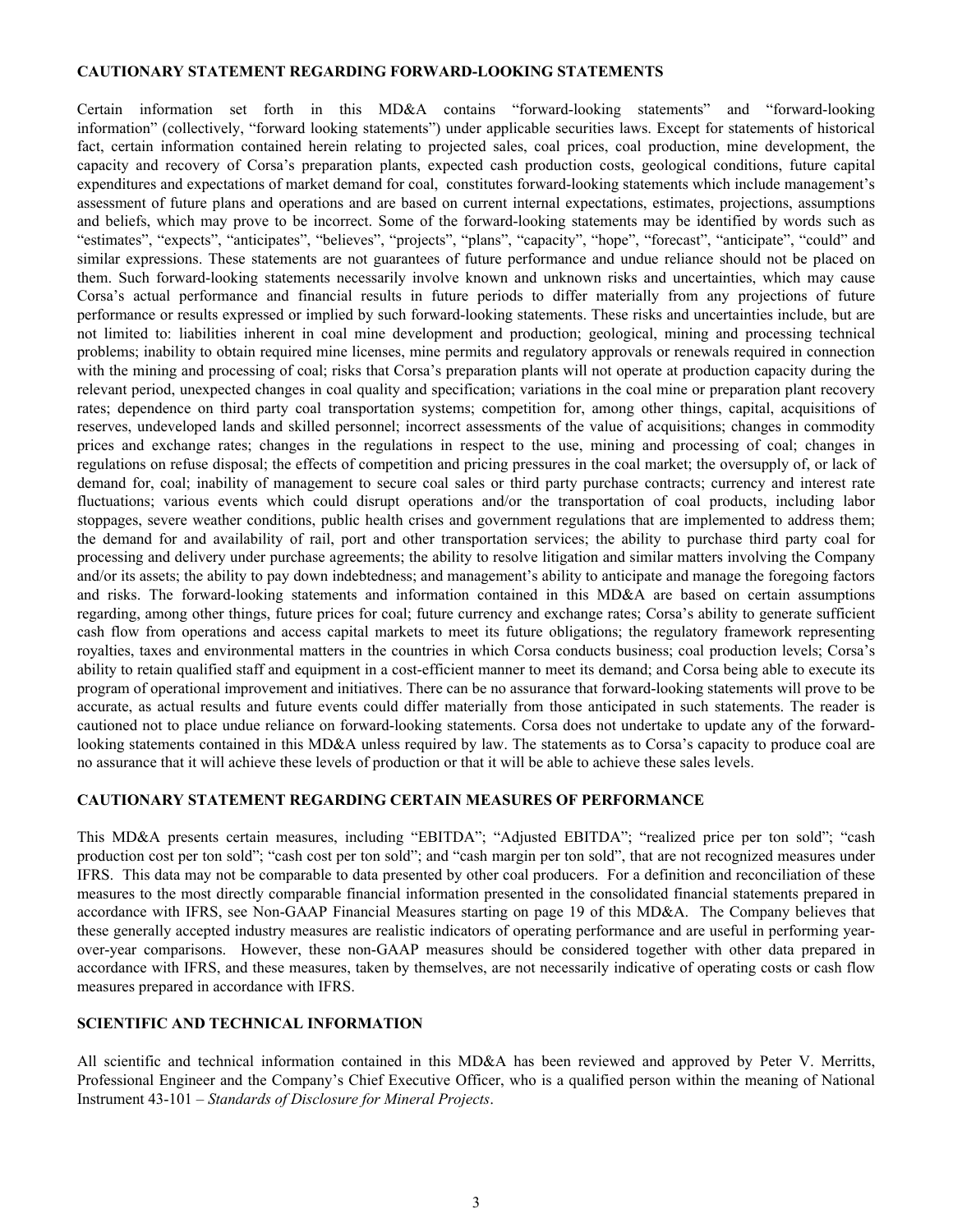### <span id="page-3-0"></span>**FINANCIAL AND OPERATIONAL HIGHLIGHTS FOR THE THREE MONTHS ENDED MARCH 31, 2021**

- Corsa reported net and comprehensive loss of \$4.4 million, or \$(0.05) per share attributable to shareholders, for the three months ended March 31, 2021 compared to a loss of \$5.8 million, or \$(0.06) per share attributable to shareholders, for the three months ended March 31, 2020.
- Corsa's adjusted EBITDA<sup>(1)</sup> was \$0.1 million for the three months ended March 31, 2021 compared to \$6.4 million for the three months ended March 31, 2020. Corsa's EBITDA<sup>(1)</sup> was \$0.1 million for the three months ended March 31, 2021 compared to \$1.3 million for the three months ended March 31, 2020.
- Cash production cost per ton sold<sup>(1)</sup> was \$79.15 for the three months ended March 31, 2021, an increase of \$8.03 per ton, or 11%, as compared to the three months ended March 31, 2020.
- Cash flow provided by operating activities was \$1.5 million for the three months ended March 31, 2021 compared to \$8.3 million for the three months ended March 31, 2020.
- Total revenues were \$24.6 million for the three months ended March 31, 2021 compared to \$46.8 million for the three months ended March 31, 2020.
- Low volatile metallurgical coal sales tons, comprised of "Company Produced" tons and "Value Added Services" purchased coal tons, were 251,465 and 6,495, respectively, in the three months ended March 31, 2021 compared to 384,750 and 29,576, respectively, in the three months ended March 31, 2020. In the three months ended March 31, 2021, Corsa did not sell any "Sales and Trading" purchased coal tons, which are treated as pass-through from a profitability perspective, compared to 34,587 tons in the three months ended March 31, 2020.
- Corsa's average realized price per ton of metallurgical coal sold $^{(1)}$  was \$86.62 per short ton for all metallurgical qualities in the three months ended March 31, 2021 compared to \$90.49 in the three months ended March 31, 2020. This average realized price for the first quarter 2021 is the approximate equivalent of between \$112 to \$117 per metric ton on an FOB vessel basis<sup>(2)</sup>. For the first quarter 2021, Corsa's sales mix included 68% of sales to domestic customers and 32% of sales to international customers.
- Following the end of the quarter, QKGI Legacy Holdings, LP delivered a notice of redemption in respect of their 170,316,639 Redeemable Units of Wilson Creek Energy, LLC specifying a May 31, 2021 redemption date. The Company will elect to satisfy the redemption by issuing 8,515,831 Common Shares.
- (1) This is a non-GAAP financial measure. See "Non-GAAP Financial Measures" starting on page 19 of this MD&A.

Similar to most U.S. metallurgical coal producers, Corsa reports sales and costs per ton on an FOB mine site basis and denominated in short tons. Many international metallurgical coal producers report prices and costs on a delivered-tothe-port basis (or "FOB vessel basis"), thereby including freight costs between the mine and the port. Additionally, Corsa reports sales and costs per short ton, which is approximately 10% lower than a metric ton. For the purposes of this figure, we have used an illustrative freight rate of \$25-\$30 per short ton. Historically, freight rates rise and fall as market prices rise and fall. As a note, most published indices for metallurgical coal report prices on a delivered-to-theport basis and denominated in metric tons.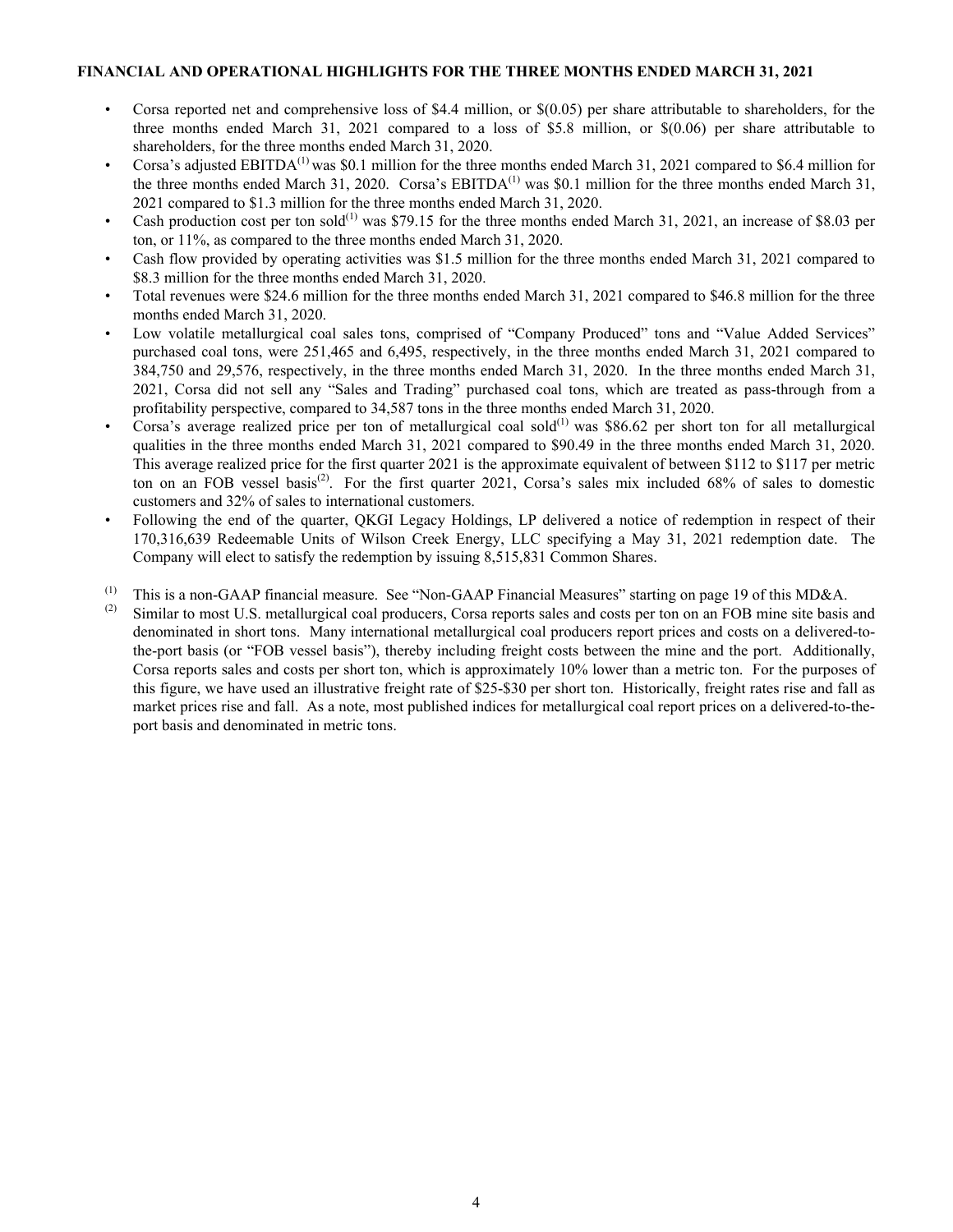### <span id="page-4-0"></span>**BUSINESS OVERVIEW**

Corsa is one of the leading United States suppliers of premium quality metallurgical coal, an essential ingredient in the production of steel. Corsa's core business is supplying premium quality metallurgical coal to domestic and international steel and coke producers. As of the date of this MD&A, Corsa produces coal from five mines, operates two preparation plants (the Cambria Plant and the Shade Creek Plant) and has approximately 330 employees. Corsa's common shares ("Common Shares") are listed on the TSX Venture Exchange ("TSX-V") under the symbol "CSO". The Common Shares also trade on the OTCQX Best Market ("OTCQX") under the symbol "CRSXF".

The Company's coal operations are conducted through its Northern Appalachia Division ("NAPP" or "NAPP Division") based in Somerset, Pennsylvania, U.S.A. The NAPP Division is primarily focused on metallurgical coal production in the states of Pennsylvania and Maryland. Corsa markets and sells its NAPP coal to customers in North America, South America, Asia and Europe.

Corsa's metallurgical coal sales figures are comprised of three types of sales: (i) selling coal that Corsa produces ("Company Produced"); (ii) selling coal that Corsa purchases and provides value added services (storing, washing, blending, loading) to make the coal saleable ("Value Added Services"); and (iii) selling coal that Corsa purchases on a clean or finished basis from suppliers outside the Northern Appalachia region ("Sales and Trading").

### **NAPP Division**

#### **Mines**

NAPP currently operates the Casselman mine, an underground mine utilizing the room and pillar mining method; the Acosta mine, an underground mine utilizing the room and pillar mining method; the Horning mine, an underground mine utilizing the room and pillar mining method; the Schrock Run mine, a surface mine using contour mining methods; and the Schrock Run Extension mine, a surface mine using contour mining methods (collectively, the "NAPP Mines"). The Casselman mine is located in Garrett County, Maryland and the Acosta, Horning, Schrock Run and Schrock Run Extension mines are located in Somerset County, Pennsylvania.

#### **Preparation Plants**

NAPP currently operates two preparation plants, the Cambria Plant and the Shade Creek Plant, and has one idled preparation plant, the Rockwood Plant. The raw metallurgical coal produced from the NAPP Mines is trucked to the preparation plant where it is processed or "washed" using conventional coal processing techniques and stored for shipping. All plants have load out facilities adjacent to a rail line. Coal is usually shipped by rail; however, it can also be shipped by truck. All of the preparation plants are located in Somerset County, Pennsylvania. The Cambria Plant has an operating capacity of 325 tons of raw coal per hour, storage capacity for 130,000 tons of clean coal and 55,000 tons of raw coal and load out facilities adjacent to a CSX rail line. The Shade Creek Plant has an operating capacity of 450 tons of raw coal per hour, storage capacity for 75,000 tons of clean coal and 170,000 tons of raw coal and load out facilities adjacent to a Norfolk Southern rail line. The Rockwood Plant has an operating capacity of 325 tons of raw coal per hour, storage capacity of 24,000 tons of clean coal and 85,000 tons of raw coal and load out facilities adjacent to a CSX rail line.

# **Growth Projects**

NAPP has several significant projects which are in various stages of permitting. Our future spending on development of coal properties will be dependent upon market conditions, achieving acceptable rates of return on investment and financing availability.

| <b>Name</b>        | <b>Type of Mine</b> | <b>Status</b>     |
|--------------------|---------------------|-------------------|
| North Mine Project | Underground         | Permitted         |
| Keyser Project     | Underground         | Permit in Process |
| A Seam Project     | Underground         | Permitted         |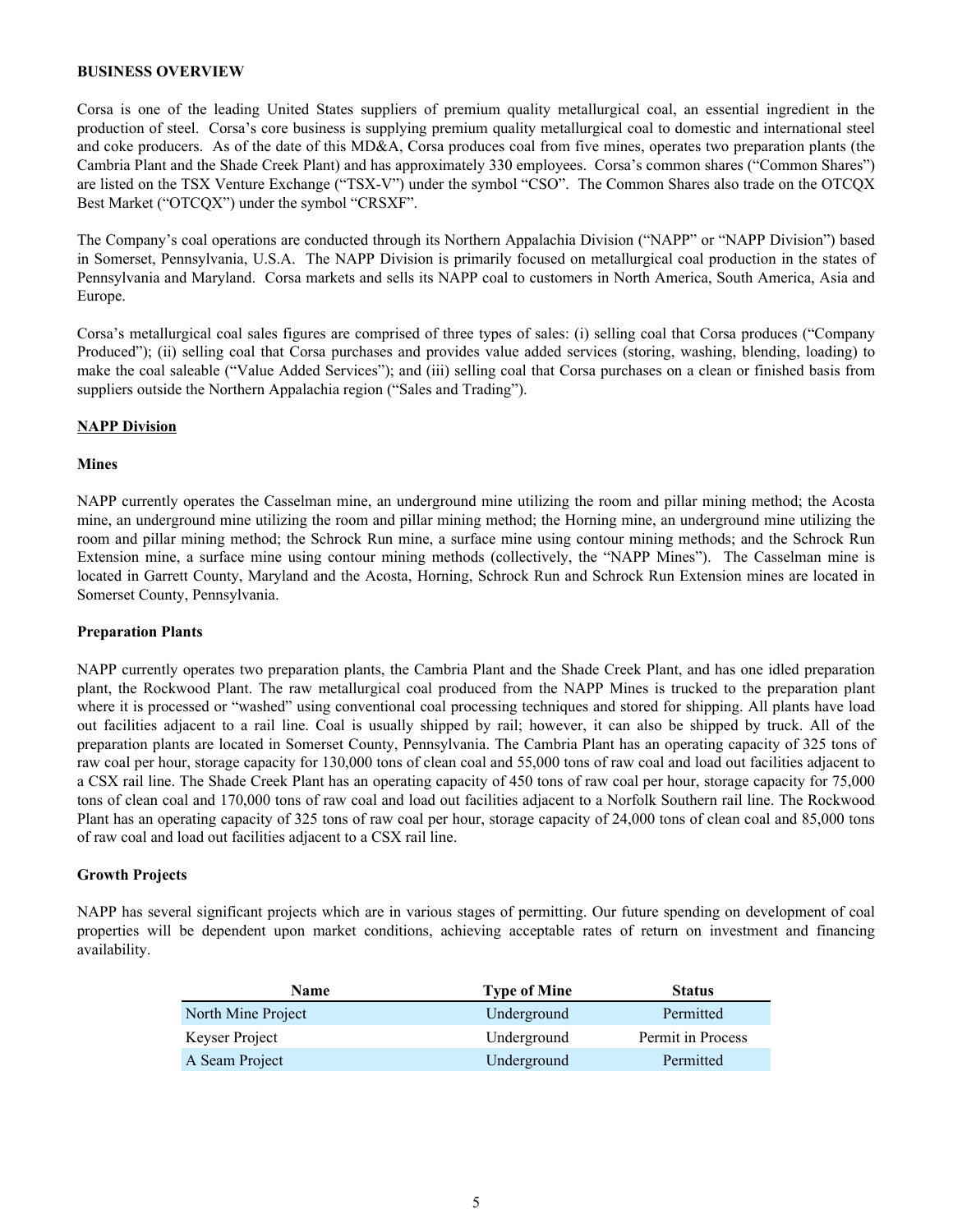# <span id="page-5-0"></span>**COAL PRICING TRENDS AND OUTLOOK**

Price levels opened the first quarter 2021 at \$102.50/metric ton ("mt") delivered-to-the-port ("FOBT") for spot deliveries of Australian premium low volatile metallurgical coal and closed the quarter at \$112.50/mt FOBT. The quarterly average price for the first quarter of 2021 was \$127.14/mt FOBT for Australian premium low volatile metallurgical coal, compared to \$108.20/ mt FOBT in the fourth quarter of 2020, and traded in a range from a high of \$160.50/mt FOBT to a low of \$102.00/mt FOBT. April 2021 spot market pricing opened the month at \$112.50/mt FOBT, and as of mid-April were \$110.00/mt FOBT with trades in a range from a high of \$114.00/mt FOBT to a low of \$110.00 /mt FOBT for an average price of \$110.89 /mt FOBT.

The World Steel Association reported that through March, global crude steel production increased by 10.0% in 2021 versus 2020 with China up 15.6%, India up 10.4%, Turkey up 9.5%, Brazil up 6.2% and Russia up 4.4%. Steel production decreases were reported for the U.S. (6.3%) and Japan (1.7%). Regionally, Asia and Oceania, which includes China and India, increased by 13.2%, South America increased by 7.1%, the EU increased by 3.1% and North America decreased by (5.2%). Hot-rolled steel coil prices rose significantly in 2020 and continued to improve through the first quarter of 2021. Increased vaccinations, government stimulus programs and the potential impacts from increased infrastructure spending in the U.S. are driving improved economic activities and fueling growth both domestically and in various international countries. From the beginning of 2021 through mid-April, hot-rolled steel coil prices rose 44%, 42% and 34% in Northern Europe, the U.S. and China, respectively.

The World Steel Association Short Range Outlook released in April 2021 forecasted that steel demand will increase by 5.8% in 2021 versus 2020 and increase by 2.7% in 2022 over 2021. Global steel demand in 2021 is expected to exceed 2019 levels by over 6%, driven primarily by Chinese increases compared to 2019. Chinese steel demand is expected to increase by 3.0% in 2021 as compared to 2020 and remain flat in 2022. Excluding China, steel demand from the rest of the world will increase by 9.3% in 2021 and increase by 4.7% in 2022. Regionally, the collective demand from the United States, Canada and Mexico is forecasted to increase by 7.6% in 2021 and increase by 4.6% in 2022; demand from the European Union is forecasted to increase by 10.2% in 2021 and increase by 4.8% in 2022; the collective demand from Asia and Oceania (excluding China) is forecasted to increase by 10.2% in 2021 and increase by 5.1% in 2022; and the collective demand from Central and South America is forecasted to increase by 10.6% in 2021 and increase by 4.2% in 2022.

After opening the second quarter of 2021 at \$112.50/mt FOBT, the forward curve for the second quarter of 2021 according to the TSI index is trading near \$120/mt FOBT with May and June at \$118.00/mt FOBT and \$124.00/mt FOBT, respectively. Forward curve pricing for 2021 and 2022 is showing pricing the low \$130s to upper \$140s/mt FOBT range. Increased global steel demand and increased global steel production are improving the demand for metallurgical coal and driving prices up as production resumes and supply slowly returns. Trade tensions between China and Australia continue to impact the supply and demand balance of the seaborne metallurgical coal market and resulted in changing dynamics and trade routes for U.S. east coast metallurgical coal shipments. Domestic metallurgical coal consumption remains steady and according to the U.S. Energy Information Administration (the "EIA"), coking coal consumption is forecasted to be 15.3 million tons in 2021 as compared to 14.5 million ton in 2020 and 18 million tons in 2019. The EIA also reported that 2021 metallurgical coal exports are expected to increase by to 48.5 million tons, or a 15% increase over the 42.1 million tons of metallurgical coal exported in 2020. Due to the continued uncertainty of the COVID-19 pandemic, the price volatility experienced in the first quarter of 2021 is expected to continue in the near term but will give way to improved, stabilized prices as COVID-19 related restrictions are loosened and economic recoveries take hold.

The end use of our coal by our customers in coke plants and steel making, the combustion of fuel by equipment used in coal production and the transportation of our coal to our customers, are all sources of greenhouse gases ("GHGs"). As well, coal mining itself can release methane, which is considered to be a more potent GHG than CO2, directly into the atmosphere. These emissions from coal consumption, transportation and production are subject to pending and proposed regulation as part of initiatives to address global climate change. As a result, numerous proposals have been made and are likely to continue to be made at the international, national, regional and state levels of government to monitor and limit emissions of GHGs. The market for our coal may be adversely impacted if comprehensive legislation or regulations focusing on GHG emission reductions are adopted, or if our customers are unable to obtain financing for their operations.

See "Risk Factors" in the Company's annual information form dated March 3, 2021 for the year ended December 31, 2020 for an additional discussion regarding certain factors that could impact coal pricing trends and outlook, as well as the Company's ongoing operations.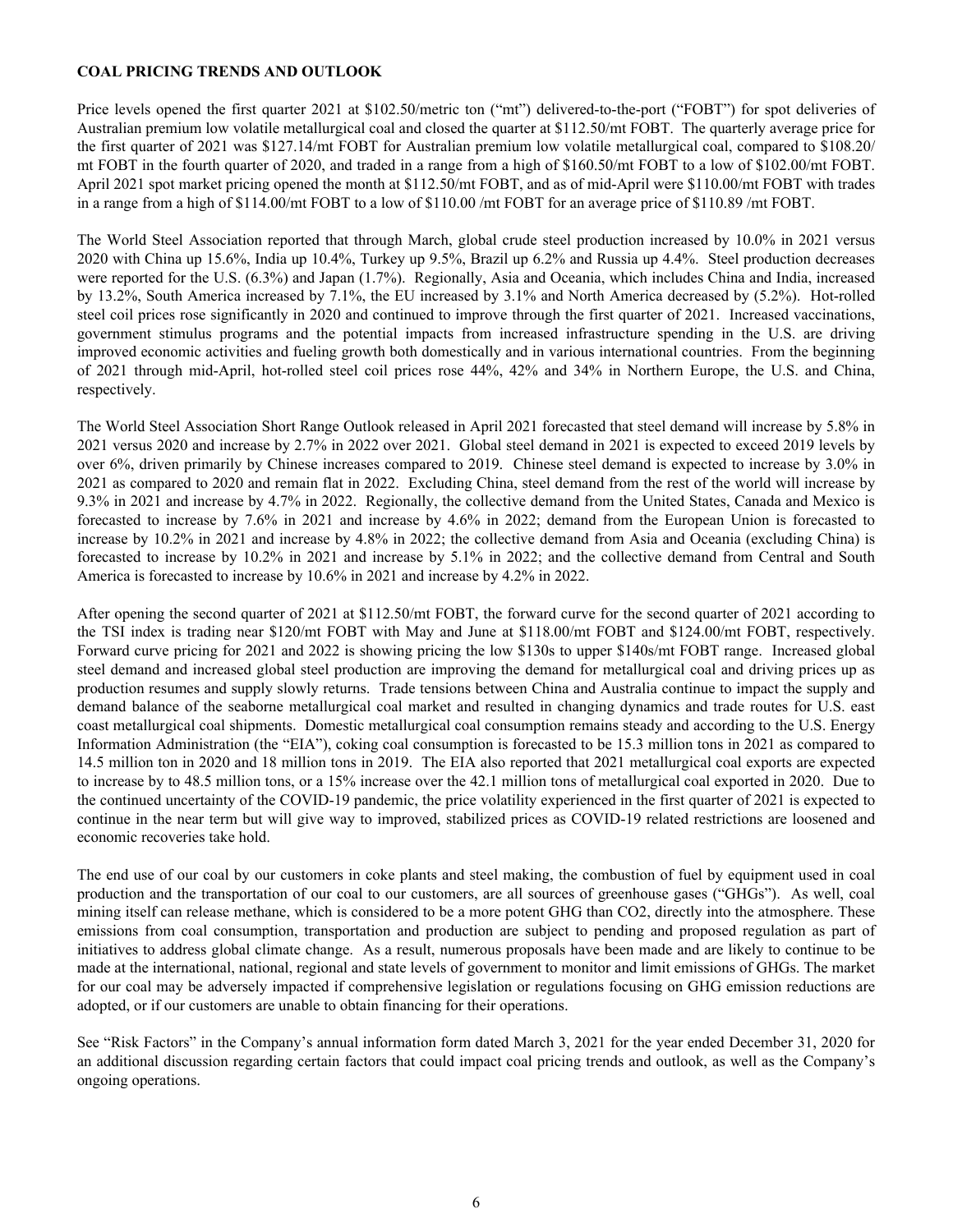# <span id="page-6-0"></span>**FINANCIAL AND OPERATIONAL RESULTS**

|                                             | For the three months ended March 31, |          |               |           |               |           |  |  |      |  |          |
|---------------------------------------------|--------------------------------------|----------|---------------|-----------|---------------|-----------|--|--|------|--|----------|
| (in thousands)                              | 2021                                 |          |               |           |               |           |  |  | 2020 |  | Variance |
| Revenue                                     | $\mathcal{S}$                        | 24,619   | $\mathsf{\$}$ | 46,841    | $\mathsf{\$}$ | (22, 222) |  |  |      |  |          |
| Cost of sales                               |                                      | (26,316) |               | (45, 182) |               | 18,866    |  |  |      |  |          |
| Gross (loss) margin                         |                                      | (1,697)  |               | 1,659     |               | (3,356)   |  |  |      |  |          |
|                                             |                                      |          |               |           |               |           |  |  |      |  |          |
| Selling, general and administrative expense |                                      | (2,029)  |               | (2,109)   |               | 80        |  |  |      |  |          |
| Loss from operations                        |                                      | (3,726)  |               | (450)     |               | (3,276)   |  |  |      |  |          |
|                                             |                                      |          |               |           |               |           |  |  |      |  |          |
| Finance expense                             |                                      | (1, 332) |               | (5, 438)  |               | 4,106     |  |  |      |  |          |
| Finance income                              |                                      | 401      |               | 14        |               | 387       |  |  |      |  |          |
| Other income                                |                                      | 224      |               | 85        |               | 139       |  |  |      |  |          |
| Loss before tax                             |                                      | (4, 433) |               | (5,789)   |               | 1,356     |  |  |      |  |          |
|                                             |                                      |          |               |           |               |           |  |  |      |  |          |
| Income tax expense                          |                                      |          |               |           |               |           |  |  |      |  |          |
| Net and comprehensive loss                  |                                      | (4, 433) | <sup>\$</sup> | (5,789)   | \$            | 1,356     |  |  |      |  |          |
|                                             |                                      |          |               |           |               |           |  |  |      |  |          |
| Diluted loss per share                      | \$                                   | (0.05)   | \$            | (0.06)    | \$            | 0.01      |  |  |      |  |          |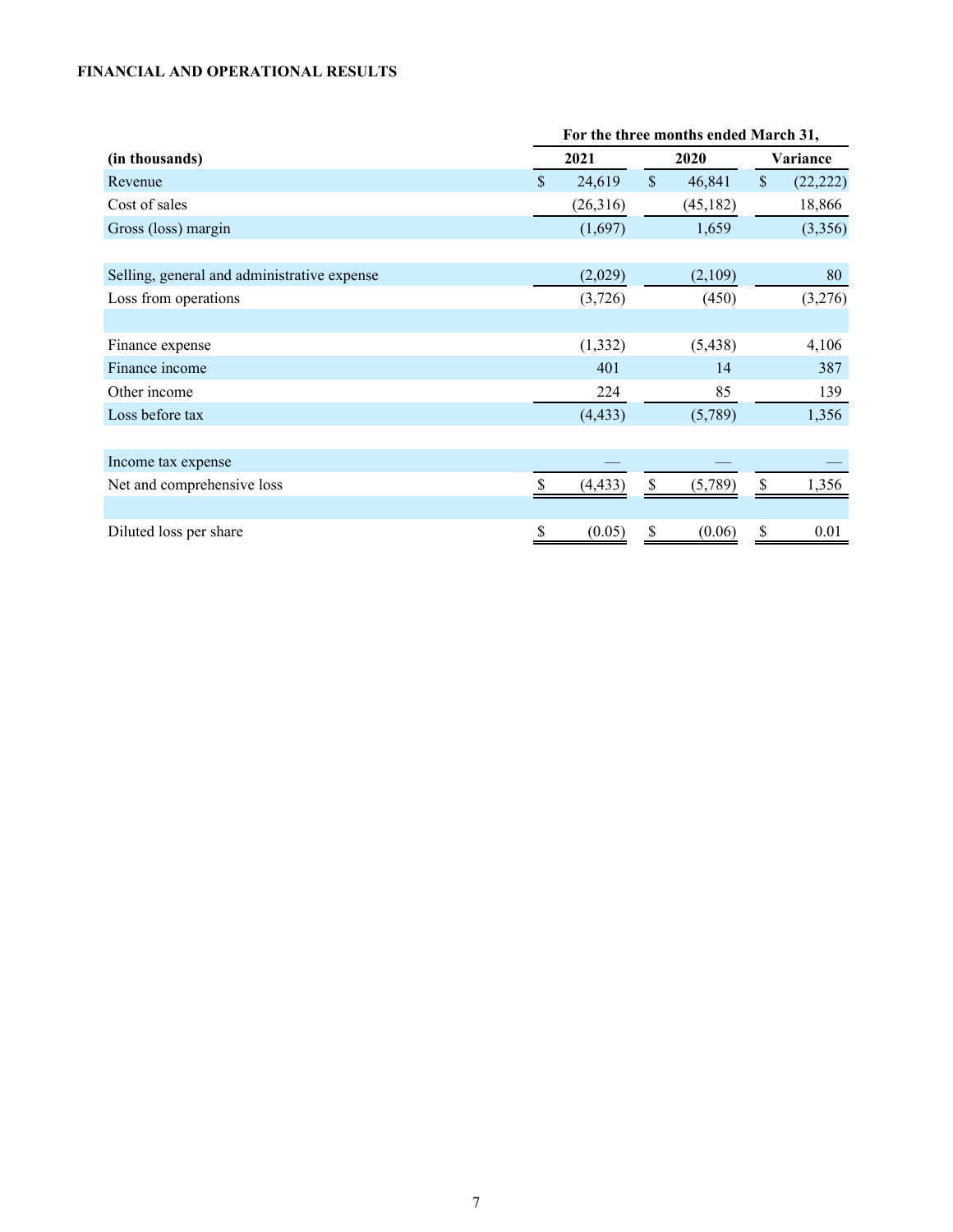# **Operations Summary**

|                                               |               | For the three months ended |                           |            |                          |  |  |
|-----------------------------------------------|---------------|----------------------------|---------------------------|------------|--------------------------|--|--|
|                                               |               |                            | March 31,                 |            |                          |  |  |
| (in thousands)                                |               | 2021                       |                           | 2020       | Variance                 |  |  |
| Coal sold - tons                              |               |                            |                           |            |                          |  |  |
| NAPP - metallurgical coal                     |               | 258                        |                           | 449        | (191)                    |  |  |
|                                               |               |                            |                           |            |                          |  |  |
| Realized price per ton sold $^{(1)}$          |               |                            |                           |            |                          |  |  |
| NAPP - metallurgical coal                     | $\mathcal{S}$ | 86.62                      | $\mathcal{S}$             | 90.49      | $\mathbb{S}$<br>(3.87)   |  |  |
|                                               |               |                            |                           |            |                          |  |  |
| Cash production cost per ton sold $^{(1)(2)}$ |               |                            |                           |            |                          |  |  |
| NAPP - metallurgical coal                     | $\mathsf{\$}$ | 79.15                      | $\mathcal{S}$             | 71.12      | $\mathcal{S}$<br>(8.03)  |  |  |
|                                               |               |                            |                           |            |                          |  |  |
| Cash cost per ton sold $^{(1)(3)}$            |               |                            |                           |            |                          |  |  |
| NAPP - metallurgical coal                     | $\mathcal{S}$ | 79.08                      | $\sqrt{\frac{2}{5}}$      | 71.61      | $\sqrt{3}$<br>(7.47)     |  |  |
|                                               |               |                            |                           |            |                          |  |  |
| Cash margin per ton sold $^{(1)}$             |               |                            |                           |            |                          |  |  |
| NAPP - metallurgical coal                     | \$            | 7.54                       | $\mathcal{S}$             | 18.88      | $\mathbb S$<br>(11.34)   |  |  |
|                                               |               |                            |                           |            |                          |  |  |
| EBITDA <sup>(1)</sup>                         |               |                            |                           |            |                          |  |  |
| <b>NAPP</b>                                   | $\mathsf{\$}$ | 1,090                      | $\sqrt{S}$                | 2,177      | $\mathcal{S}$<br>(1,087) |  |  |
| Corporate                                     |               | (1,005)                    |                           | (856)      | (149)                    |  |  |
| Total                                         | \$            | 85                         | $\mathcal{S}$             | $1,321$ \$ | (1,236)                  |  |  |
|                                               |               |                            |                           |            |                          |  |  |
| Adjusted EBITDA <sup>(1)</sup>                |               |                            |                           |            |                          |  |  |
| <b>NAPP</b>                                   | $\mathsf{\$}$ | 852                        | $\mathcal{S}$             | 7,161      | \$<br>(6,309)            |  |  |
| Corporate                                     |               | (731)                      |                           | (769)      | 38                       |  |  |
| Total                                         | $\$$          | 121                        | $\boldsymbol{\mathsf{S}}$ | 6,392      | $\mathcal{S}$<br>(6,271) |  |  |

(1) This is a non-GAAP financial measure. See "Non-GAAP Financial Measures" starting on page 19 of this MD&A.

(2) Cash production cost per ton sold excludes purchased coal. This non-GAAP Financial measure is defined in more detail in "Non-GAAP Financial Measures" starting on page 19 of this MD&A.

(3) Cash cost per ton sold includes purchased coal. This non-GAAP Financial measure is defined in more detail in "Non-GAAP Financial Measures" starting on page 19 of this MD&A.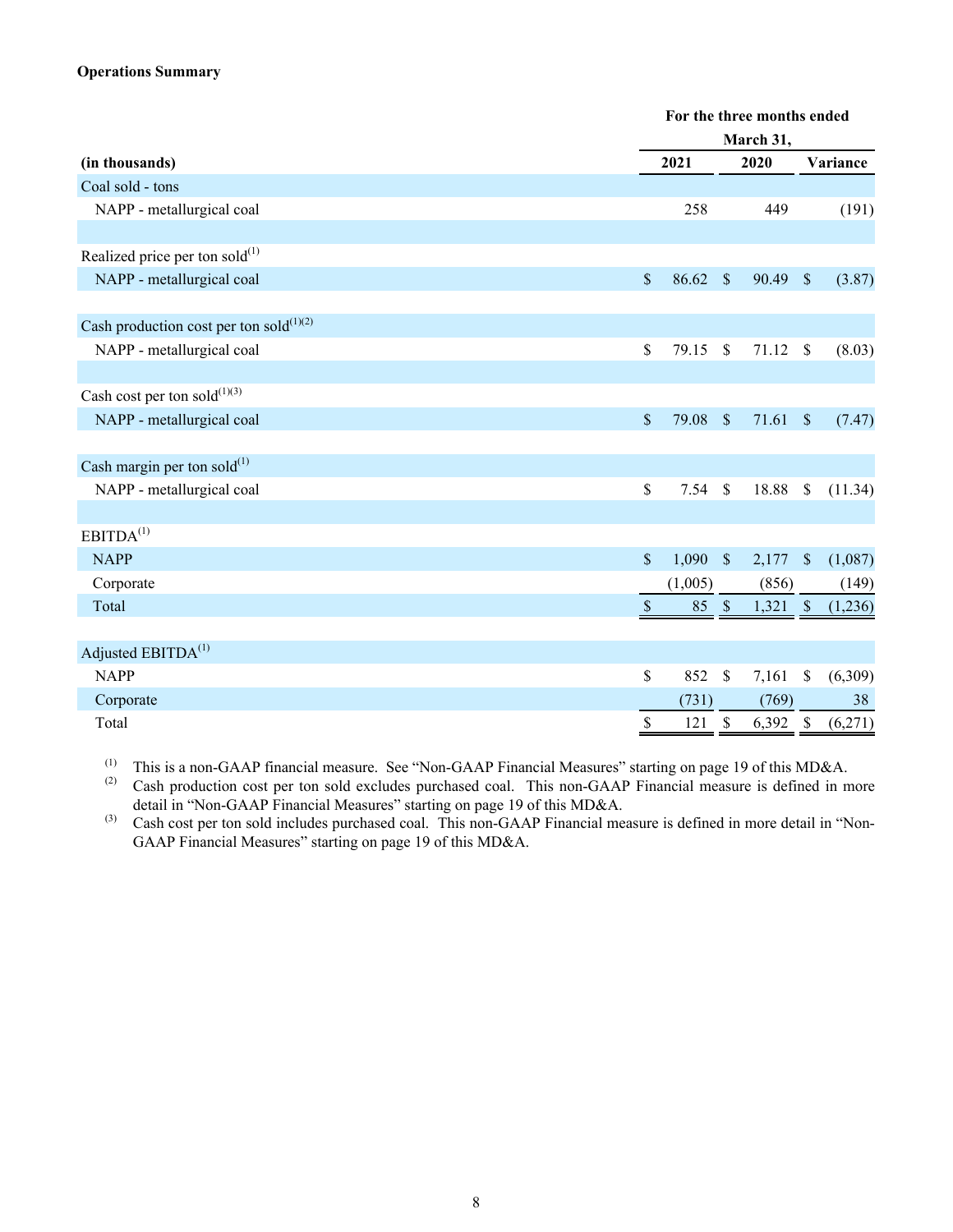# <span id="page-8-0"></span>**REVIEW OF FIRST QUARTER FINANCIAL RESULTS**

|                                             | For the three months ended March 31, 2021 |             |           |                |                     |          |
|---------------------------------------------|-------------------------------------------|-------------|-----------|----------------|---------------------|----------|
| (in thousands)                              |                                           | <b>NAPP</b> | Corporate |                | <b>Consolidated</b> |          |
| Revenue                                     | S                                         | 24,619      | \$        |                | \$                  | 24,619   |
| Cost of sales                               |                                           | (26,316)    |           |                |                     | (26,316) |
| Gross loss                                  |                                           | (1,697)     |           |                |                     | (1,697)  |
| Selling, general and administrative expense |                                           | (1,101)     |           | (928)          |                     | (2,029)  |
| Loss from operations                        |                                           | (2,798)     |           | (928)          |                     | (3,726)  |
| Finance expense                             |                                           | (843)       |           | (489)          |                     | (1, 332) |
| Finance income                              |                                           | 399         |           | $\overline{2}$ |                     | 401      |
| Other income                                |                                           | 224         |           |                |                     | 224      |
| Loss before tax                             |                                           | (3,018)     |           | (1, 415)       |                     | (4, 433) |
| Income tax expense                          |                                           |             |           |                |                     |          |
| Net and comprehensive loss                  |                                           | (3,018)     |           | (1, 415)       | \$.                 | (4, 433) |

|                                             | For the three months ended March 31, 2020 |                          |    |         |                     |           |  |
|---------------------------------------------|-------------------------------------------|--------------------------|----|---------|---------------------|-----------|--|
| (in thousands)                              |                                           | <b>NAPP</b><br>Corporate |    |         | <b>Consolidated</b> |           |  |
| Revenue                                     | \$.                                       | 46,841                   | \$ |         |                     | 46,841    |  |
| Cost of sales                               |                                           | (45, 182)                |    |         |                     | (45, 182) |  |
| Gross margin                                |                                           | 1,659                    |    |         |                     | 1,659     |  |
| Selling, general and administrative expense |                                           | (1,299)                  |    | (810)   |                     | (2,109)   |  |
| Income (loss) from operations               |                                           | <b>360</b>               |    | (810)   |                     | (450)     |  |
| Finance expense                             |                                           | (5,004)                  |    | (434)   |                     | (5, 438)  |  |
| Finance income                              |                                           | 14                       |    |         |                     | 14        |  |
| Other income (expense)                      |                                           | 86                       |    | (1)     |                     | 85        |  |
| Loss before tax                             |                                           | (4, 544)                 |    | (1,245) |                     | (5,789)   |  |
| Income tax expense (benefit)                |                                           |                          |    |         |                     |           |  |
| Net and comprehensive loss                  |                                           | (4, 544)                 |    | (1,245) | <sup>\$</sup>       | (5,789)   |  |

# **Dollar variance for the three months ended**

|                                             | March 31, 2021 versus 2020 |           |    |                |    |                     |
|---------------------------------------------|----------------------------|-----------|----|----------------|----|---------------------|
| (in thousands)                              | <b>NAPP</b>                |           |    | Corporate      |    | <b>Consolidated</b> |
| Revenue                                     | \$                         | (22, 222) | \$ |                | \$ | (22, 222)           |
| Cost of sales                               |                            | 18,866    |    |                |    | 18,866              |
| Gross loss                                  |                            | (3,356)   |    |                |    | (3,356)             |
| Selling, general and administrative expense |                            | 198       |    | (118)          |    | 80                  |
| Loss from operations                        |                            | (3, 158)  |    | (118)          |    | (3,276)             |
| Finance expense                             |                            | 4,161     |    | (55)           |    | 4,106               |
| Finance income                              |                            | 385       |    | $\overline{2}$ |    | 387                 |
| Other (loss) income                         |                            | 138       |    |                |    | 139                 |
| Income (loss) before tax                    |                            | 1,526     |    | (170)          |    | 1,356               |
| Income tax expense                          |                            |           |    |                |    |                     |
| Net and comprehensive income (loss)         |                            | 1,526     |    | (170)          | \$ | 1,356               |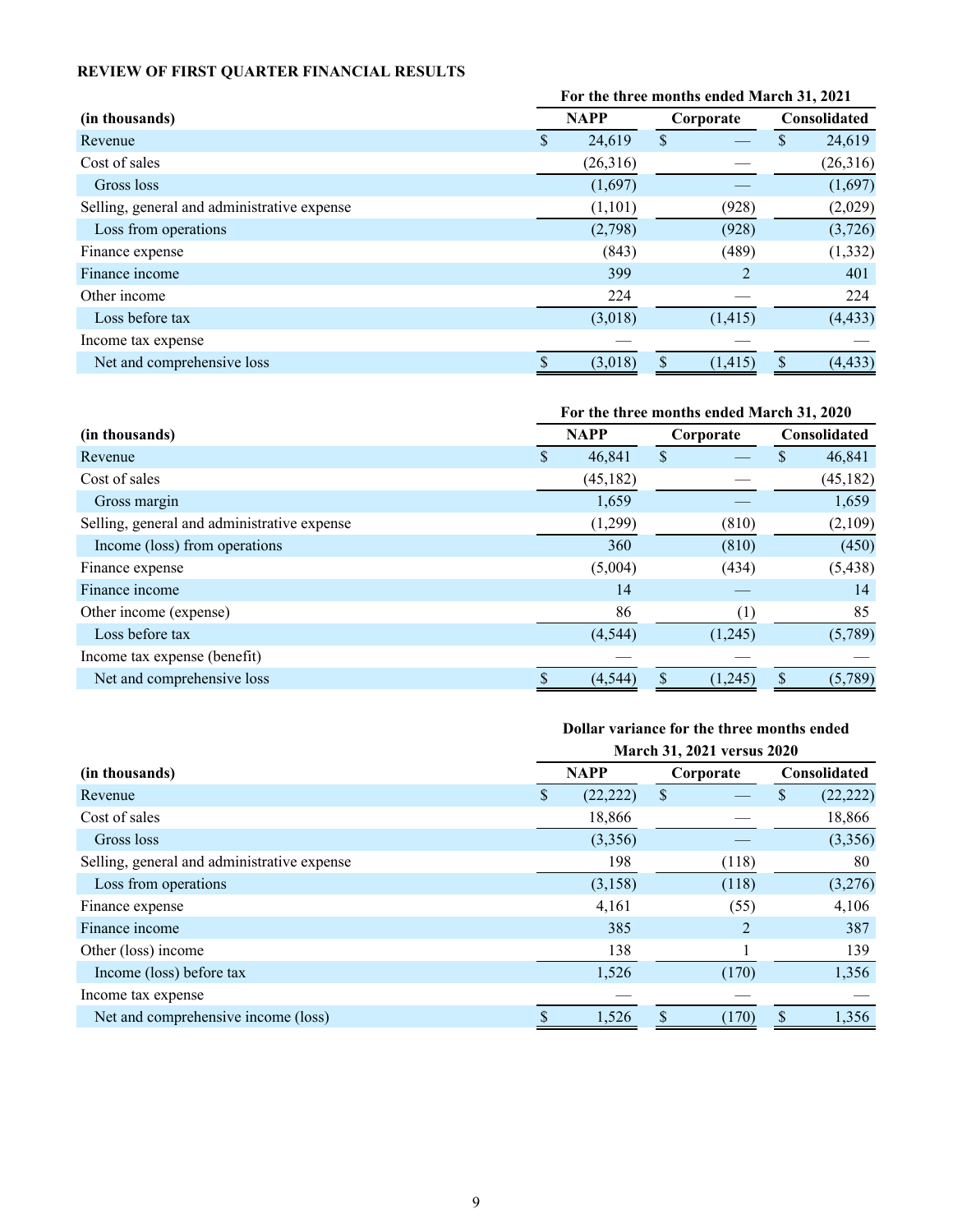# **Operating Segments**

Corsa's two distinct segments are NAPP and Corporate. The financial results of the continuing operating segments for the three months ended March 31, 2021 and 2020 are as follows:

### NAPP Division

*Revenue - NAPP Division*

|                                                   | For the three months ended March 31, |        |   |        |    |           |  |  |  |
|---------------------------------------------------|--------------------------------------|--------|---|--------|----|-----------|--|--|--|
| (in thousands)                                    |                                      | 2021   |   | 2020   |    | Variance  |  |  |  |
| Metallurgical coal revenue (at preparation plant) | S                                    | 22.347 | S | 40.632 | \$ | (18, 285) |  |  |  |
| Thermal coal revenue (at preparation plant)       |                                      | 788    |   | 165    |    | 623       |  |  |  |
| Transportation revenue                            |                                      | 1,310  |   | 5,531  |    | (4,221)   |  |  |  |
| Tolling revenue                                   |                                      | 30     |   | 397    |    | (367)     |  |  |  |
| Limestone sales                                   |                                      | 144    |   | 116    |    | 28        |  |  |  |
|                                                   |                                      | 24,619 |   | 46,841 |    | (22, 222) |  |  |  |

- Metallurgical coal revenue, net of transportation charges, decreased \$18,285 as a result of reduced sales volumes, which decreased revenue by \$17,284, and lower sales prices which caused revenue to decrease by \$1,001. Metallurgical coal sold was 258 tons and 449 tons for the three months ended March 31, 2021 and 2020, respectively, a decrease of 191 tons, primarily due to the operational reductions that were implemented as a result of the market decline. Realized price per ton sold decreased \$3.87 due to the continued weakness in the metallurgical coal market.
- Revenue associated with the transportation of coal to the loading terminal or customer decreased \$4,221 as a result of the Company not shipping any export tons directly to the customer in the 2021 period.
- Tolling revenue decreased as a result of processing less third-party coal at the preparation plant due to production being idled at the third-party mine.

*Cost of sales - NAPP Division*

Cost of sales consists of the following:

|                                                                 | For the three months ended March 31, |        |      |        |    |           |  |  |  |
|-----------------------------------------------------------------|--------------------------------------|--------|------|--------|----|-----------|--|--|--|
| (in thousands)                                                  |                                      | 2021   | 2020 |        |    | Variance  |  |  |  |
| Mining and processing costs                                     | \$                                   | 18,851 | S    | 25,642 | \$ | (6,791)   |  |  |  |
| Purchased coal costs                                            |                                      | 1,058  |      | 4,777  |    | (3,719)   |  |  |  |
| Royalty expense                                                 |                                      | 1,239  |      | 1,901  |    | (662)     |  |  |  |
| Amortization expense                                            |                                      | 3,849  |      | 6,504  |    | (2,655)   |  |  |  |
| Transportation costs from preparation plant to customer         |                                      | 1,310  |      | 5,531  |    | (4,221)   |  |  |  |
| Idle mine expense                                               |                                      | 152    |      | 87     |    | 65        |  |  |  |
| Tolling costs                                                   |                                      | 19     |      | 259    |    | (240)     |  |  |  |
| Limestone costs                                                 |                                      | 168    |      | 99     |    | 69        |  |  |  |
| Change in estimate of reclamation and water treatment provision |                                      |        |      |        |    |           |  |  |  |
| Write-off of advance royalties and other assets                 |                                      |        |      | 432    |    | (432)     |  |  |  |
| Other costs                                                     |                                      | (330)  |      | (50)   |    | (280)     |  |  |  |
| Total cost of sales                                             | S                                    | 26,316 | \$   | 45,182 | S. | (18, 866) |  |  |  |

• Mining and processing costs decreased primarily due to a reduction in the produced volumes sold during the three months ended March 31, 2021 compared to the 2020 period as a result of the operational changes implemented due to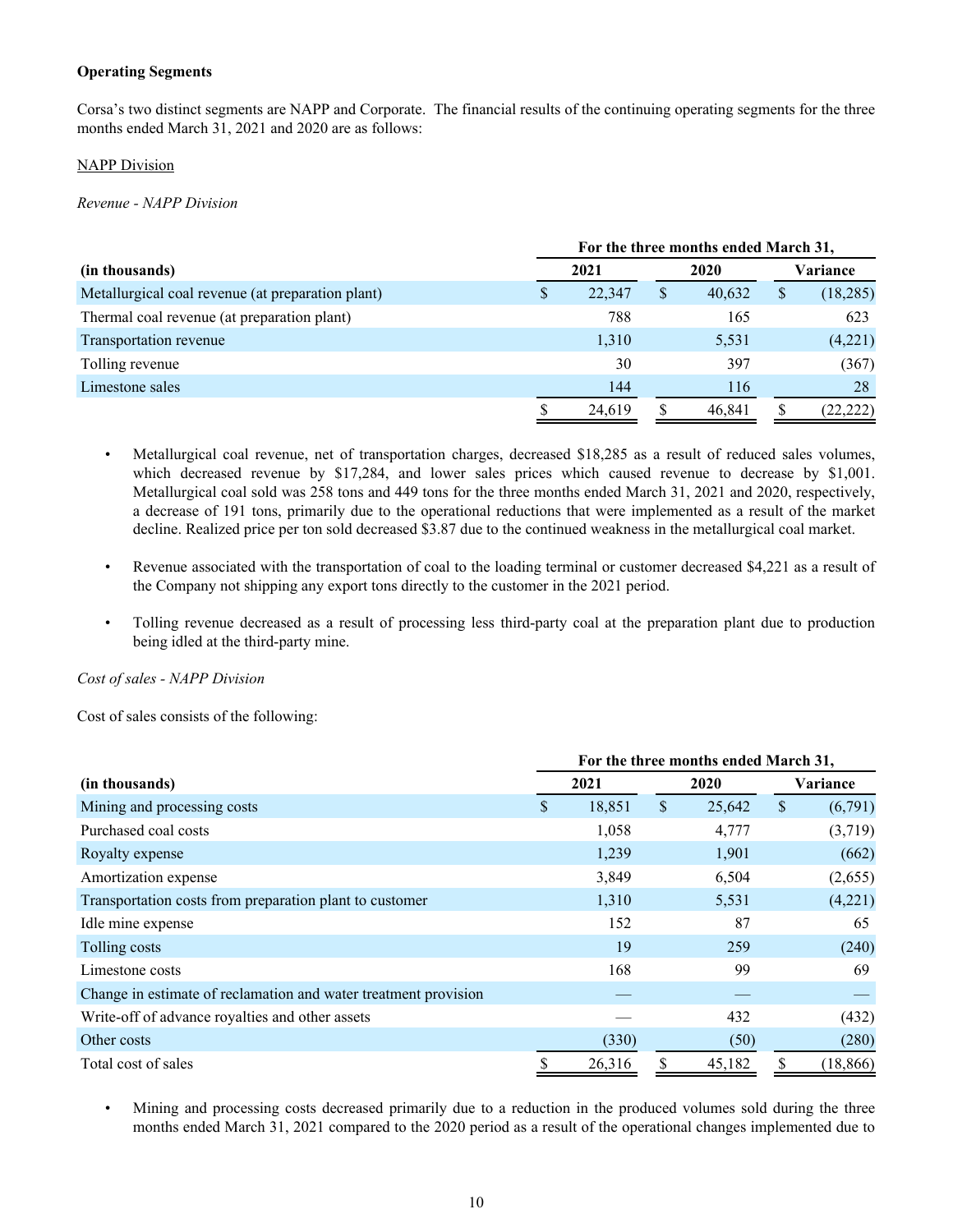the continued weakness in the metallurgical coal market. This decrease was partially offset by higher produced costs per ton sold in the 2021 period due to geological conditions at one of our underground mines.

- As a result of the export market weakness, purchased coal costs decreased primarily due to reduced volumes of metallurgical coal purchased during the three months ended March 31, 2021 as compared to 2020 period.
- Royalty expense decreased due primarily to the reduction in the produced volumes sold as well as the lower sales price per ton sold during the three months ended March 31, 2021 as compared to the 2020 period.
- Amortization expense decreased due primarily to the reduction in the produced volumes sold during the three months ended March 31, 2021 as compared to the 2020 period.
- Transportation costs decreased as a result of the Company not shipping any export tons directly to the customer in the 2021 period.

### *Selling, general and administrative expense - NAPP Division*

Selling, general and administrative expense consists of the following:

|                                  | For the three months ended March 31, |       |              |       |          |       |  |  |
|----------------------------------|--------------------------------------|-------|--------------|-------|----------|-------|--|--|
| (in thousands)                   |                                      | 2021  | 2020         |       | Variance |       |  |  |
| Salaries and other compensations |                                      | 522   | <sup>S</sup> | 730   | \$       | (208) |  |  |
| Employee benefits                |                                      | 146   |              | 196   |          | (50)  |  |  |
| Selling expense                  |                                      | 110   |              | (143) |          | 253   |  |  |
| Professional fees                |                                      | 95    |              | 206   |          | (111) |  |  |
| Office expenses and insurance    |                                      | 175   |              | 225   |          | (50)  |  |  |
| Other                            |                                      | 53    |              | 85    |          | (32)  |  |  |
|                                  |                                      | 1,101 |              | 1.299 |          | (198) |  |  |

• Selling, general and administrative expense related to the NAPP Division decreased primarily due to various staffing changes that occurred subsequent to the three months ended March 31, 2020 and lower legal expenses. These decreases were partially offset by increased selling expenses due to an expense reversal for commissions that were not subject to be paid in the three months ended March 31, 2020.

*Finance expense - NAPP Division*

|                                                          | For the three months ended March 31, |      |  |       |    |                 |  |  |
|----------------------------------------------------------|--------------------------------------|------|--|-------|----|-----------------|--|--|
| (in thousands)                                           |                                      | 2021 |  | 2020  |    | <b>Variance</b> |  |  |
| Change in market value of restricted investments expense |                                      |      |  | 4,138 | \$ | (4,138)         |  |  |
| Bond premium expense                                     |                                      | 448  |  | 368   |    | 80              |  |  |
| Accretion on reclamation and water treatment provision   |                                      | 136  |  | 281   |    | (145)           |  |  |
| Interest expense                                         |                                      | 259  |  | 217   |    | 42              |  |  |
|                                                          |                                      | 843  |  | 5,004 |    | (4,161)         |  |  |

Finance expense decreased primarily due to the change in market value of the water treatment trust fund accounts. The value of these trust funds are marked to market on a monthly basis and market losses were recognized in the three months ended March 31, 2020 compared to market gains in the three months ended March 31, 2021, which are reflected in finance income.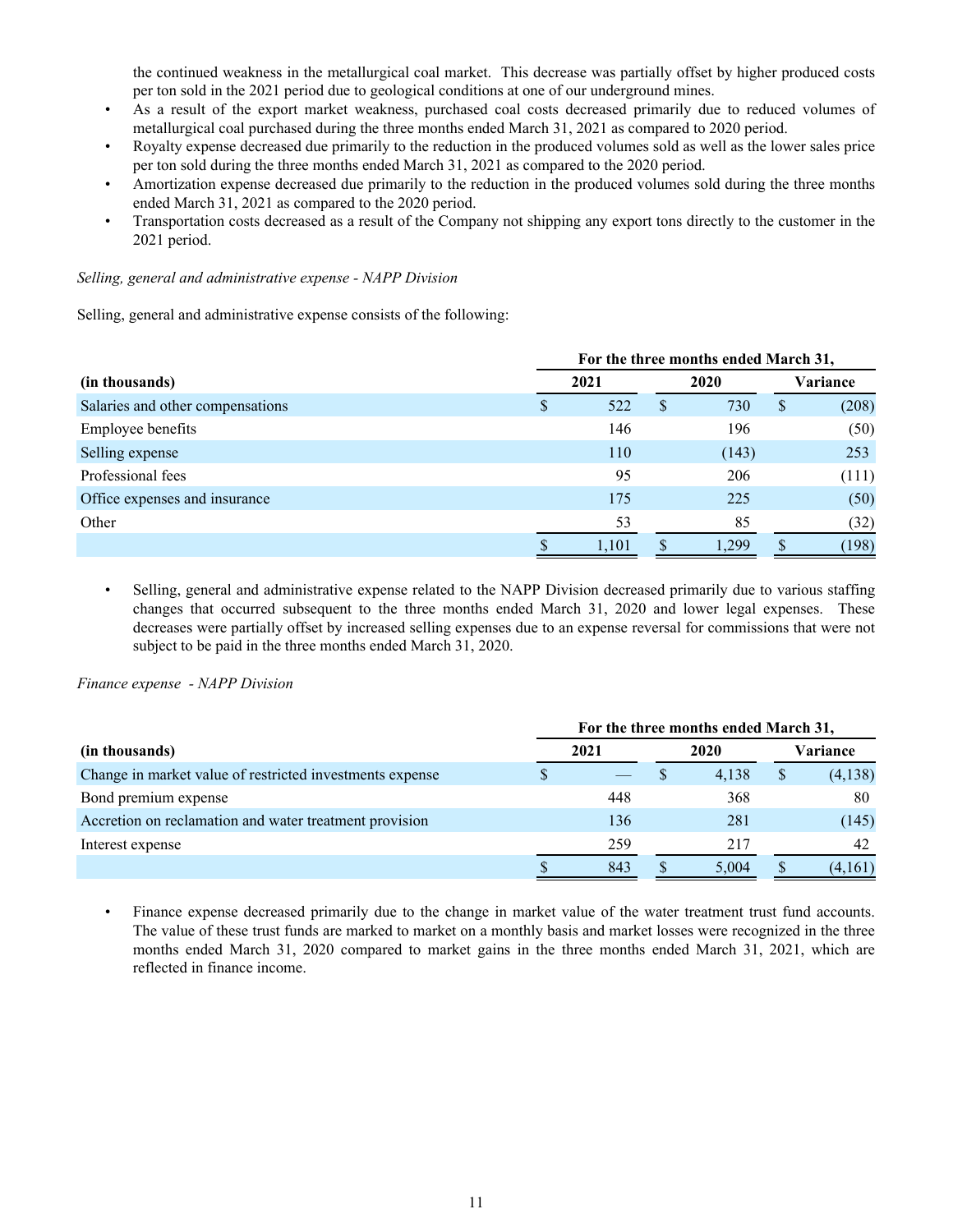|                                                           | For the three months ended March 31, |       |  |      |   |          |
|-----------------------------------------------------------|--------------------------------------|-------|--|------|---|----------|
| (in thousands)                                            |                                      | 2021  |  | 2020 |   | Variance |
| Change in market value of restricted investments (income) |                                      | (399) |  |      |   | (399)    |
| Interest income                                           |                                      |       |  | 14   |   | 14       |
|                                                           |                                      | 399   |  | 14   | D | (385)    |

• Finance income increased primarily due to the change in market value of the water treatment trust fund accounts. The value of these trust funds are marked to market on a monthly basis and increased market gains were recognized in the three months ended March 31, 2021.

# Corporate Division

*Selling, general and administrative expense - Corporate Division*

Selling, general and administrative expense consists of the following:

|                                  |   | For the three months ended March 31, |   |      |              |          |  |  |  |  |  |  |
|----------------------------------|---|--------------------------------------|---|------|--------------|----------|--|--|--|--|--|--|
| (in thousands)                   |   | 2021                                 |   | 2020 |              | Variance |  |  |  |  |  |  |
| Salaries and other compensations | S | 280                                  | S | 365  | <sup>S</sup> | (85)     |  |  |  |  |  |  |
| Employee benefits                |   | 22                                   |   | 29   |              | (7)      |  |  |  |  |  |  |
| Professional fees                |   | 437                                  |   | 282  |              | 155      |  |  |  |  |  |  |
| Office expenses and insurance    |   | 76                                   |   | 122  |              | (46)     |  |  |  |  |  |  |
| Other                            |   | 113                                  |   | 12   |              | 101      |  |  |  |  |  |  |
|                                  |   | 928                                  |   | 810  |              | 118      |  |  |  |  |  |  |

• Selling, general and administrative expenses increased primarily due to increased legal fees associated with the independent investigation related to a matter involving a former sales agent of the Company and increased board committee fees.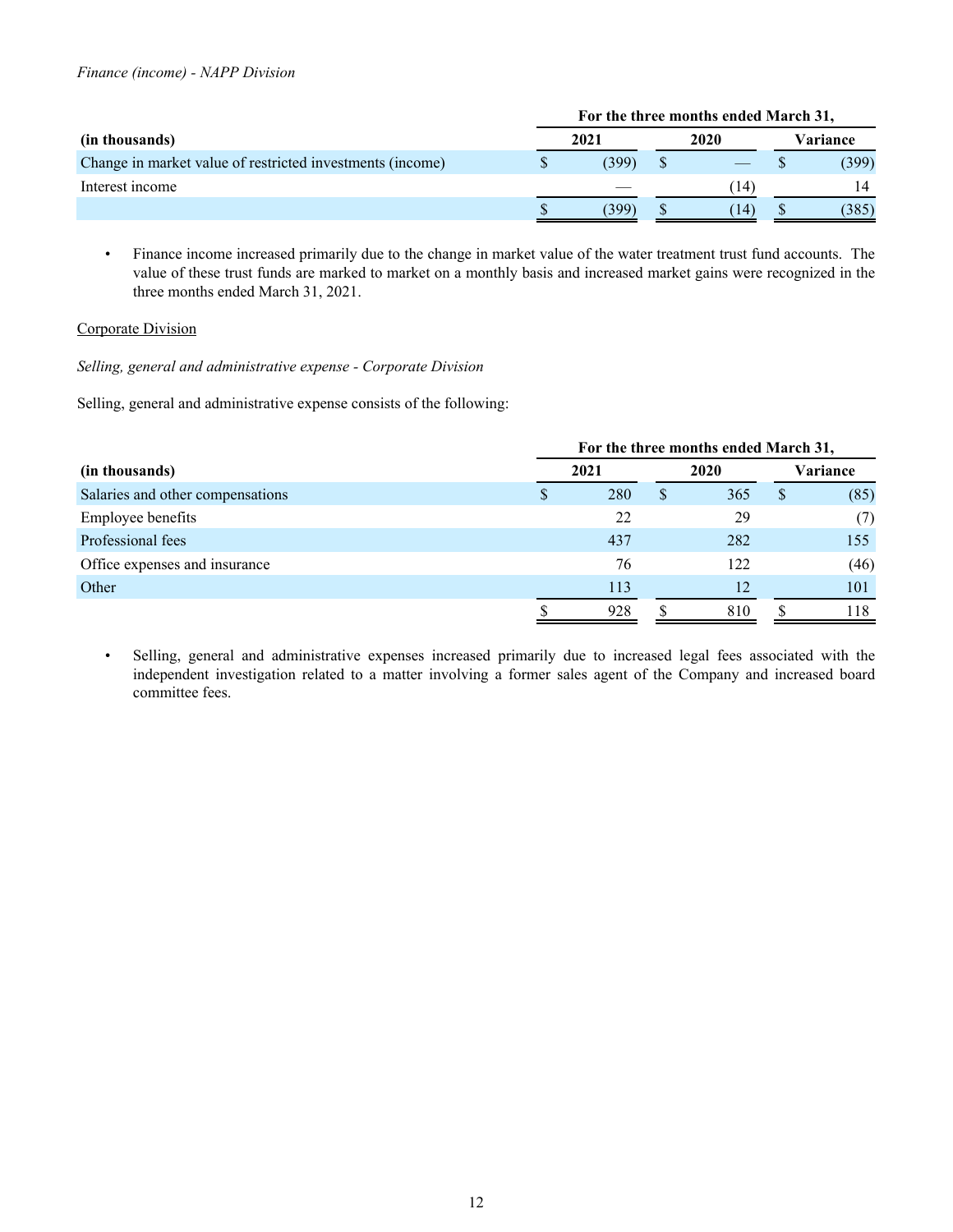# <span id="page-12-0"></span>**FINANCIAL CONDITION**

|                          |    | March 31, |                           | December 31, |                |
|--------------------------|----|-----------|---------------------------|--------------|----------------|
| (in thousands)           |    | 2021      |                           | 2020         | Variance       |
| Current assets           | \$ | 42,778    | \$                        | 42,514       | \$<br>264      |
| Non-current assets       |    | 164,902   |                           | 167,638      | (2,736)        |
| Total assets             |    | 207,680   | \$.                       | 210,152      | \$<br>(2, 472) |
|                          |    |           |                           |              |                |
| Current liabilities      | \$ | 24,395    | $\boldsymbol{\mathsf{S}}$ | 20,416       | \$<br>3,979    |
| Non-current liabilities  |    | 99,964    |                           | 102,019      | (2,055)        |
| <b>Total liabilities</b> |    | 124,359   | $\mathcal{S}$             | 122,435      | \$<br>1,924    |
|                          |    |           |                           |              |                |
| Total equity             |    | 83,321    |                           | 87,717       | \$<br>(4,396)  |

- Current assets increased primarily due to an increase in coal inventory as a result of timing of coal production and sales and an increase in accounts receivable due to timing of shipments. These increases were partially offset by a reduction in cash.
- Non-current assets decreased due to the amortization of property, plant and equipment.
- Current liabilities increased due to the general timing of accounts payable.
- Non-current liabilities decreased primarily due to repayments the loan payable in connection with the  $36<sup>th</sup>$  Street Facility (as defined below), equipment lease payments and reclamation and water treatment payments.
- Total equity decreased as a result of the net and comprehensive loss that occurred during the period and the impact of stock-based compensation.

# **LIQUIDITY AND CAPITAL RESOURCES**

Our historical sources of cash have been coal sales to customers, processing fees earned, borrowings on the Credit Facilities (as defined below) since August 16, 2019, borrowings under the U.S. Small Business Administration's Paycheck Protection Program (the "Paycheck Protection Program") in April 2020, borrowings on the Main Street Facility (as defined below) in December 2020 and proceeds received from the issuance of securities. Our primary uses of cash have been for funding existing operations, capital expenditures, reclamation and water treatment obligations, water treatment trust funding, debt service costs and professional fees. We expect to fund maintenance capital, debt service, bonding collateral increases and liquidity requirements with cash on hand, projected cash flow from operations and borrowings on the Revolving Credit Facility (as defined below). Our future spending on growth capital expenditures and development of coal properties will be dependent upon market conditions, achieving acceptable rates of return on investment and financing availability.

If cash flows from operations are less than required, the Company may need to incur additional debt or issue additional equity. From time-to-time the Company may need to access the long-term and short-term capital markets to obtain financing. Although the Company believes it can currently finance its operations on acceptable terms and conditions, the Company's access to, and the availability of, financing on acceptable terms and conditions in the future will be affected by many factors, including the liquidity of the overall capital markets, the current state of the global economy and restrictions in the Company's existing debt agreements and any other future debt agreements. There can be no assurance that the Company will have or continue to have access to the capital markets on acceptable terms.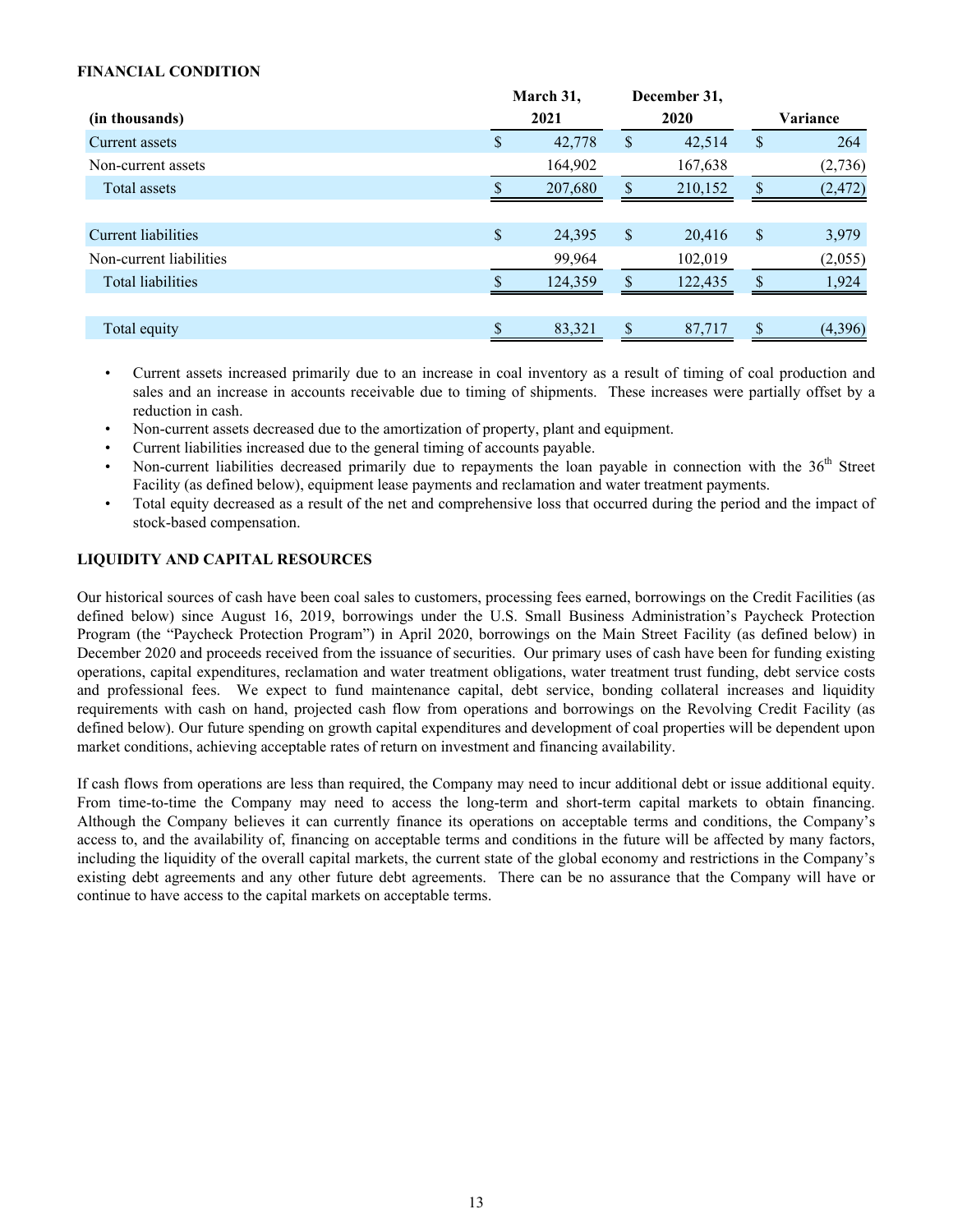|                                               | March 31,    |                           | December 31, |               |
|-----------------------------------------------|--------------|---------------------------|--------------|---------------|
| (in thousands)                                | 2021         |                           | 2020         | Variance      |
| Cash                                          | 22,467       | \$                        | 24,480       | \$<br>(2,013) |
|                                               |              |                           |              |               |
| Working capital                               | \$<br>18,383 | $\boldsymbol{\mathsf{S}}$ | 22,098       | \$<br>(3,715) |
|                                               |              |                           |              |               |
| Revolving Credit Facility unused availability | 3,963        | $\mathbb{S}$              | 3,390        | \$<br>573     |
|                                               |              |                           |              |               |
| <b>Total Debt</b>                             |              |                           |              |               |
| Lease liabilities                             | \$<br>3,843  | \$                        | 4,181        | \$<br>(338)   |
| <b>Revolving Credit Facility</b>              |              |                           |              |               |
| Loan payable - $36th$ Street Facility         | 6,396        |                           | 8,282        | (1,886)       |
| Loan payable - Main Street Facility           | 24,539       |                           | 24,306       | 233           |
| Paycheck Protection Program loans payable     | 1,126        |                           | 1,126        |               |
|                                               | \$<br>35,904 | \$                        | 37,895       | \$<br>(1,991) |

# Working Capital

Working capital decreased primarily due to the general timing of trade payables and a decrease in cash as a result of an additional principal payment required under the 36<sup>th</sup> Street Facility. These decreases were partially offset by an increase in coal inventory and trade payables due to timing of shipments.

As a result of the various covenants related to the Main Street Facility and the Credit Facilities, the Company intends to manage maintenance and growth capital expenditures in order to service the Main Street Facility and Credit Facilities and comply with their financial covenants.

The Main Street Facility contains covenants that would restrict the ability to pay dividends, make distributions as well as restrictions on the ability of certain of the Company's subsidiaries, as borrowers under the facility, to transfer funds to the Company, although Corsa does not anticipate the need to receive funds from its U.S. subsidiaries for the purposes of liquidity management.

# Total Debt

Debt decreased as a result of scheduled debt service payments related to the loan payable in connection with the 36th Street Facility and lease liabilities. An additional principal payment of \$1,190 was required to be made in the three months ended March 31, 2021 as a result of the annual equipment appraisal covenant.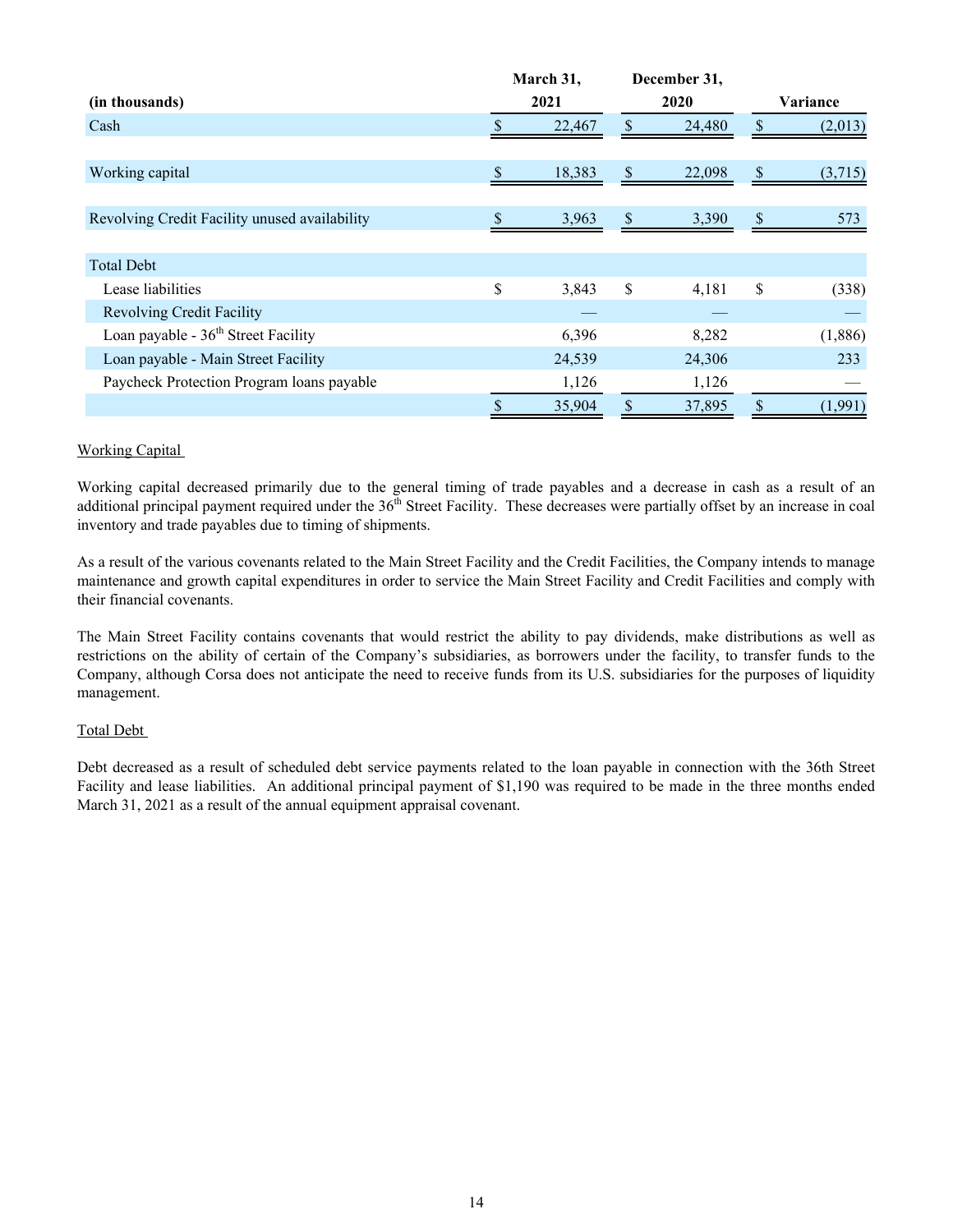# **Cash Flows from Continuing Operations**

|                                  | For the three months ended |          |   |           |    |         |  |
|----------------------------------|----------------------------|----------|---|-----------|----|---------|--|
|                                  |                            |          |   | March 31, |    |         |  |
|                                  |                            | 2021     |   | 2020      |    | Change  |  |
| Cash Flows:                      |                            |          |   |           |    |         |  |
| Provided by operating activities | \$                         | 1,501    | S | 8,307     | S. | (6,806) |  |
| Used in investing activities     |                            | (1,282)  |   | (1,527)   |    | 245     |  |
| Used in financing activities     |                            | (2,232)  |   | (6,970)   |    | 4,738   |  |
| (Decrease) in cash               |                            | (2,013)  |   | (190)     |    | (1,823) |  |
| Cash at beginning of period      |                            | 24,480   |   | 4,296     |    | 20,184  |  |
| Cash at end of period            |                            | \$22,467 |   | 4,106     |    | 18,361  |  |

- Cash flow from operating activities decreased during the three months ended March 31, 2021 compared to the 2020 period primarily due to the continued weakness in the metallurgical coal market.
- Cash used in investing activities was lower for the three months ended March 31, 2021 compared to the 2020 period due to reduced restricted cash deposits and reduced capital expenditures.
- Cash used in financing activities was lower for the three months ended March 31, 2021 compared to the 2020 period as a result of not utilizing the Revolving Credit Facility. The Company repaid \$6,105 of Revolving Credit Facility borrowings in the three months ended March 31, 2020. This decrease was partially offset by an additional principal payment under the 36<sup>th</sup> Street Facility of \$1,190 in 2021 period.

# *Contingent Liability - Sales Agent Matter*

In September 2020, the Company learned that an overseas third-party sales agent had been charged in an overseas jurisdiction in connection with allegedly unlawful benefits given to a representative of an overseas customer in relation to the sale of coal from operations of U.S. subsidiaries of the Company. A special committee of the Board of Directors of the Company (the "Special Committee") was promptly constituted and the Special Committee engaged outside legal counsel to conduct an independent investigation as to whether any employees of the Company or any of its subsidiaries were aware of, or involved in, the alleged conduct and whether any such knowledge or involvement may have given rise to a violation of anti-corruption laws by the Company or any of its subsidiaries. On the basis of preliminary findings resulting from such investigation, which is ongoing, the Company has taken corrective action to minimize risk. At this time, no charges have been brought against the Company or any of its subsidiaries in any jurisdiction. The risks associated with any such charges are uncertain. However, such risks may include resulting fines and penalties, as well as the disgorgement of some of the profits on revenues received from the customer. Due to the preliminary nature of the investigation and limitations on the ability of the Company to collect evidence, the Company's exposure is difficult to estimate and a reliable range of potential exposure is not presently determinable.

The Company and its subsidiaries are committed to the highest standards of integrity and diligence in their business dealings and to the ethical and legally compliant business conduct by their employees and representatives. Potentially unlawful business conduct is in direct conflict with corporate and compliance policies. The Company will continue the independent investigation of this matter and cooperate with authorities as needed with a view to a prompt and appropriate resolution.

# *Contingent Liability - Environmental Matter*

In January 2021, the Pennsylvania Department of Environmental Protection (the "PaDEP") issued a compliance order ("C.O.") which rescinds a permitted right of PBS Coals, Inc. ("PBS"), a wholly-owned subsidiary, to inject water treatment sludge into an adjacent abandoned mine by June 30, 2021. The sludge emanates from a mine drainage treatment system associated with an active coal refuse disposal site. The coal refuse disposal site is included in a water treatment trust. PBS appealed the issuance of the C.O., but its request for temporary relief to stay the effect of the C.O. was denied on March 30, 2021. PBS discontinued its appeal on April 27, 2021. PBS is currently evaluating several alternatives to sludge injection and intends to cease injection by the June 30, 2021 abatement date in the C.O. Due to the preliminary nature of the evaluation process, it is difficult to estimate the cost of alternative disposal methods, but the cost to treat, handle and dispose of the sludge will increase above historical costs. Additionally, the anticipated increase in such costs is expected to increase the total amount required in the trust fund which previously had been fully funded. The exposure for the alternative disposal methods, the anticipated increased contribution to the trust fund, and the scheduling thereof is difficult to estimate, and a reliable range of potential exposure is not presently determinable.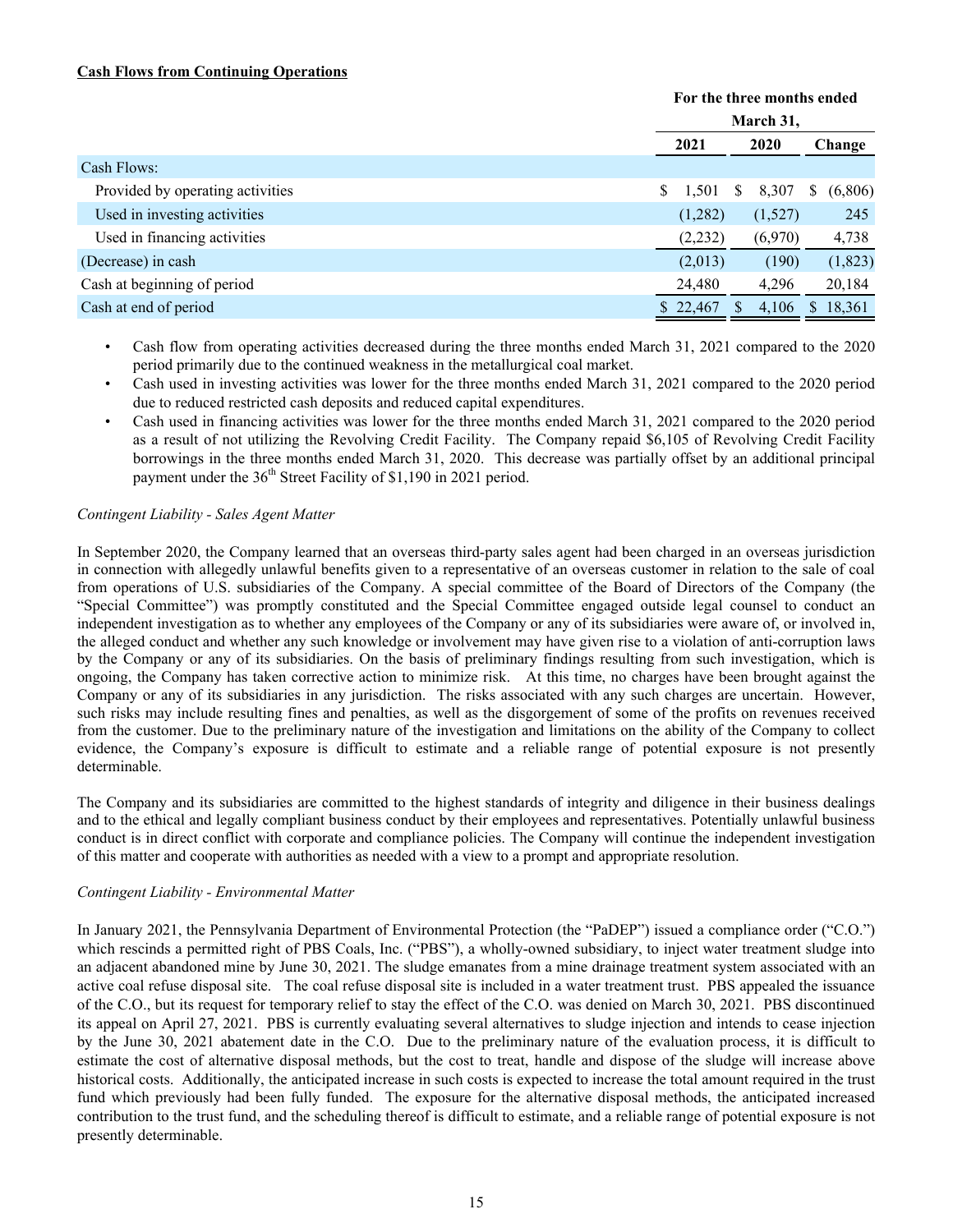# **Capital Expenditures**

The equipment and development added to property, plant and equipment and the cash flow impact (adjusting the increase to property plant and equipment for non-cash transactions) for the three months ended March 31, 2021 were as follows:

|                                  | <b>Increase to</b> |     | <b>Cash Flow</b> |
|----------------------------------|--------------------|-----|------------------|
|                                  | <b>PP&amp;E</b>    |     | Impact           |
| Maintenance capital expenditures |                    |     |                  |
| Deep mines                       | \$<br>261          | \$  | 263              |
| Surface mines                    | 86                 |     | 86               |
| Plant                            | 35                 |     | 35               |
| Administrative                   |                    |     |                  |
|                                  | 382                |     | 384              |
| Growth capital expenditures      |                    |     |                  |
| Deep mines                       | 19                 |     | 19               |
| Surface mines                    |                    |     |                  |
| Plant                            |                    |     |                  |
|                                  | 19                 |     | 19               |
|                                  |                    |     |                  |
| Total capital expenditures       | \$<br>401          | \$. | 403              |

Corsa's capital expenditures for the three months ended March 31, 2021 were primarily focused on maintenance capital to replace mining equipment. Corsa's future spending on property, plant and equipment at its operations and development of coal properties will be dependent upon market conditions, achieving acceptable rates of return on investment, compliance with financial covenants and financing availability. For disclosure regarding Corsa's purchase order firm commitments, relating to the procurement of replacement mining equipment to maintain Corsa's capacity, see "Contractual Obligations".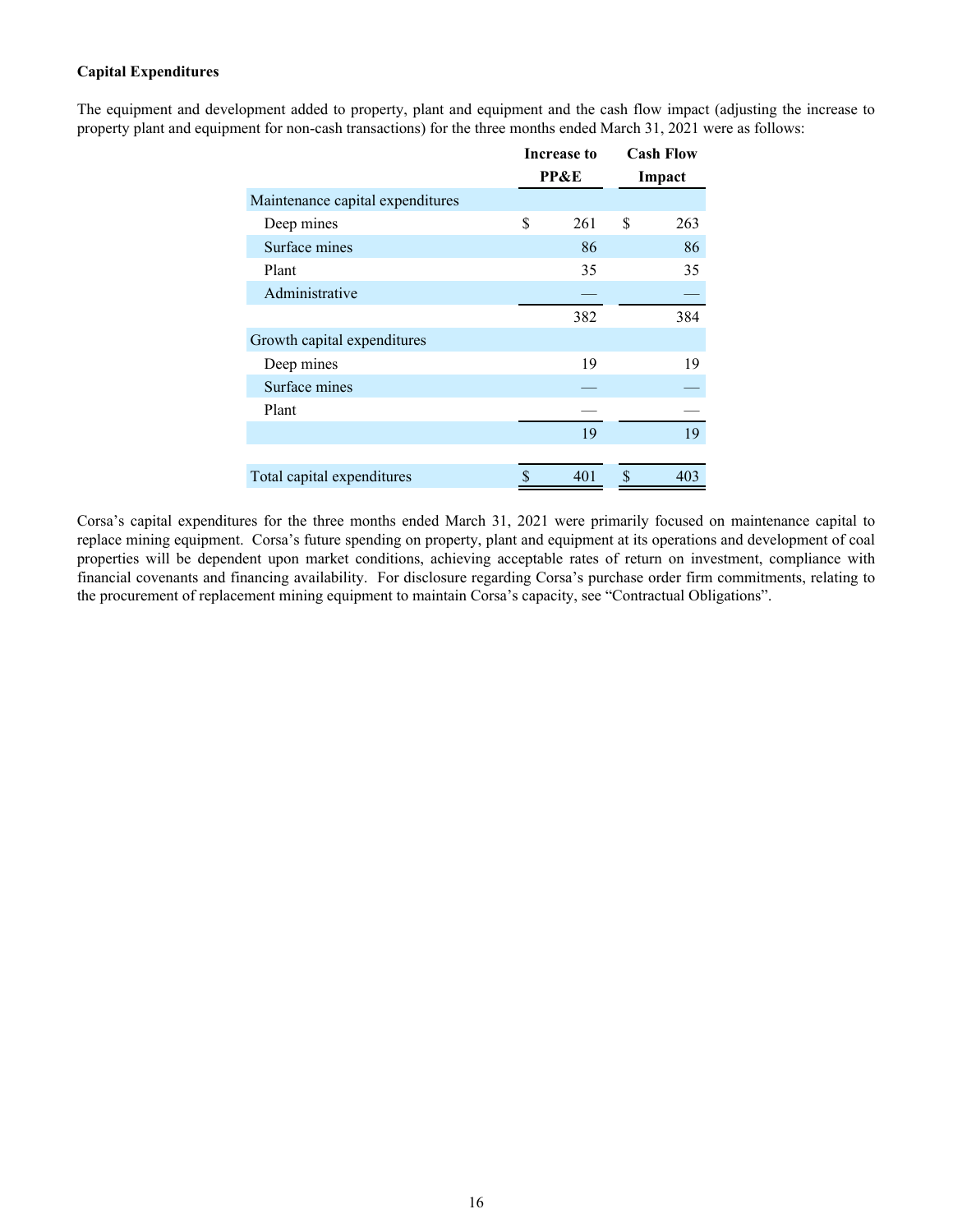# <span id="page-16-0"></span>**DEBT COVENANTS**

Corsa has certain covenants it is required to meet under its Main Street Facility and Credit Facilities. Certain measures included in the covenant calculations are not readily identifiable from Corsa's consolidated statements of operations and comprehensive income (loss) or consolidated balance sheets. These measures are considered to be non-GAAP financial measures and, as such, a further description of the covenant calculations is included below. Corsa was in compliance with all covenants at March 31, 2021.

#### **Main Street Facility**

The covenants required to be met under the facility (the "Main Street Facility") available under the five-year credit agreement dated December 14, 2020 between KeyBank, as lender, and certain wholly-owned subsidiaries of the Company, as borrowers, are described below. Such measurements are made with reference to the consolidated results of Corsa.

- Liquidity, as defined as the sum of unrestricted cash and cash equivalents, above \$6,250.
- Capital Expenditures of not more than \$11,000 on an annual basis.
- If liquidity, at any time, is less than \$6,250, then a trailing twelve month Minimum Fixed Charge Coverage Ratio<sup>(1)</sup> of not less than 1.10 to 1.00 (measured monthly).
- (1) Minimum Fixed Charge Coverage Ratio is measured as  $EBITDA<sup>(2)</sup>$  *less* the sum of: (i) capital expenditures, (ii) taxes paid,(iii) dividends and distributions, (iv) water treatment and reclamation payments and (v) water treatment trust funding, divided by the sum of (a) interest expense paid in cash *plus* (b) scheduled principal payments on indebtedness.
- (2) EBITDA is defined as the sum of consolidated net and comprehensive income (or loss)  $plus$  (i) interest expense, (ii) provision for taxes based on income or profits (net of any income tax refunds), (iii) depletion, depreciation and impairment charges, (iv) amortization expense, (v) non-cash stock-based compensation expense, (vi) losses (or minus gains) for such period from the early extinguishment of indebtedness, (vii) transaction expenses, (viii) non-recurring transaction expenses, (ix) non-cash costs (or minus non-cash income) related to a change in estimate of water treatment or reclamation provision, (x) expense (or minus income) related to the change in market value of restricted cash, (xi) accretion expense related to asset retirement obligations and (xii) any other non-cash charges (or minus income) which have been subtracted in calculating net and comprehensive income from continuing operations.

#### **Revolving Credit Facility**

The covenants required to be met under the three-year credit and security agreement dated August 16, 2019, as amended on December 18, 2020 between KeyBank, as lender, and certain wholly-owned subsidiaries of the Company, as borrowers (the "Revolving Credit Facility"), are described below. Such measurements are made with reference to the consolidated results of Corsa.

- Liquidity, as defined as the sum of unrestricted cash and cash equivalents, above \$6,250.
- Capital Expenditures of not more than \$11,000 on an annual basis.
- If liquidity, at any time, is less than \$6,250, then a trailing twelve month Minimum Fixed Charge Coverage Ratio<sup>(1)</sup> of not less than 1.10 to 1.00 (measured monthly).
- (1) Minimum Fixed Charge Coverage Ratio is measured as defined under the Main Street Facility above.

# **Loan Payable - 36th Street Facility**

The covenants required to be met under the lease financing agreement dated August 16, 2019, as amended on December 21, 2020 between Key Equipment Finance, as lessor and assignor, Wilson Creek Holdings, Inc. ("WCH"), as lessee, and the Company along with all of the subsidiaries of WCH, as guarantors (the "36<sup>th</sup> Street Facility"), and together with the Revolving Credit Facility, (the "Credit Facilities") include the same covenants as described above related to the Main Street Facility and the Revolving Credit Facility. The additional covenants, described below, have been waived so long as the Main Street Facility shall remain in effect.

• Total debt<sup>(1)</sup> to EBITDA ratio of not more than 1.50 to 1.00 (waived so long as the Main Street Facility is still in effect).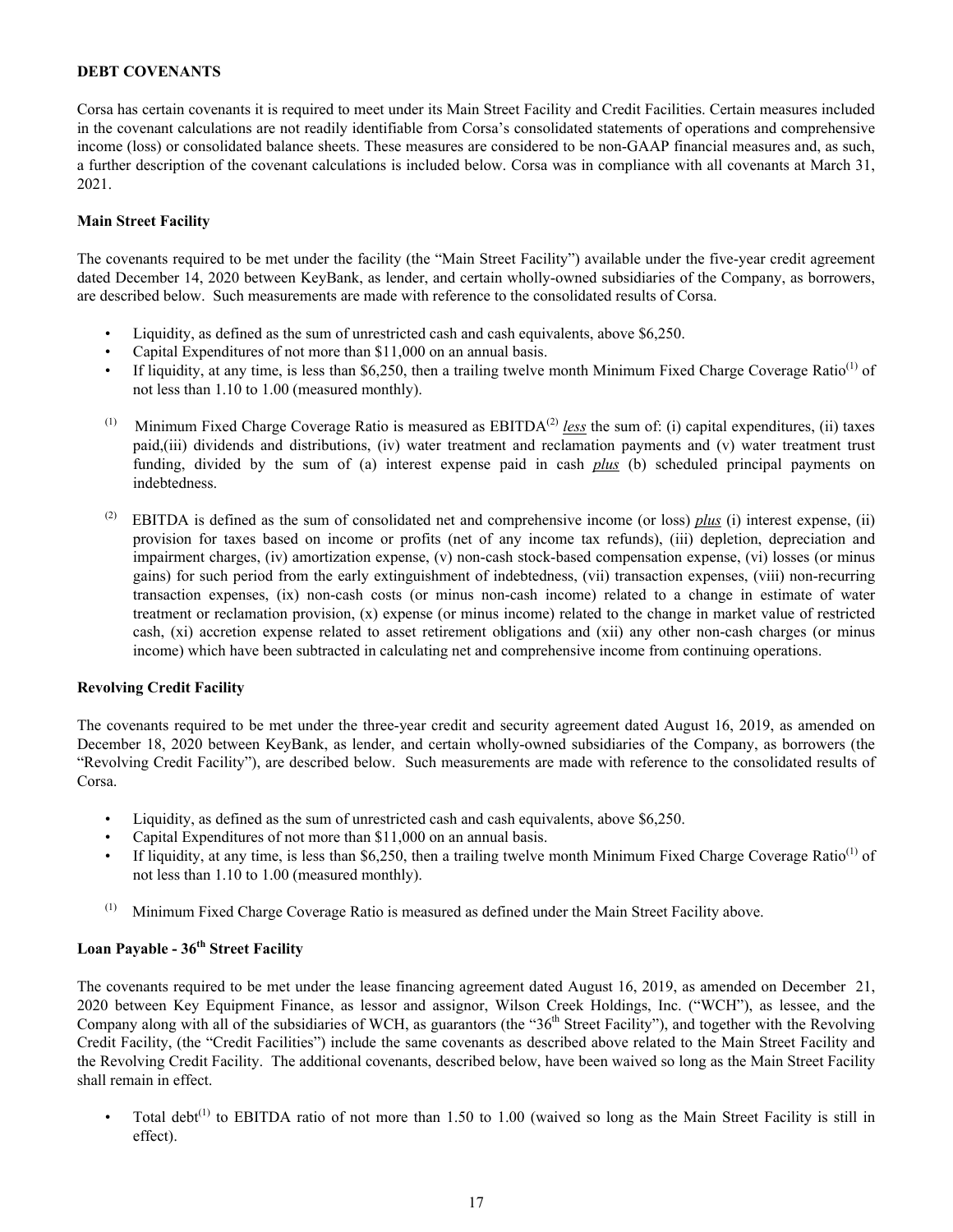- <span id="page-17-0"></span>• Total adjusted debt<sup>(2)</sup> to EBITDA ratio of not more than 1.20 to 1.00 (waived so long as the Main Street Facility is still in effect).
- (1) Total debt is defined as (a) the outstanding principal amount of all obligations, (b) all purchase money indebtedness, (c) all lease obligations, (d) any indebtedness incurred to finance the acquisition or construction of any fixed assets, (e) the present value of future rental payments under all operating leases and (f) all direct obligations arising under letters of credit, bankers' acceptances, bank guarantees, surety bonds and similar instruments.
- (2) Total adjusted debt is defined as total debt less any outstanding on the Revolving Credit Facility.

# **CONTRACTUAL OBLIGATIONS**

The purchase order firm commitments primarily relate to the procurement of replacement mining equipment to maintain Corsa's capacity. These expenditures are expected to be funded from cash on hand, cash flows from operations or borrowings on the Revolving Credit Facility.

|                                                   |               | Carrying |    |              |                    |        |              |                        |               |         |               |         |
|---------------------------------------------------|---------------|----------|----|--------------|--------------------|--------|--------------|------------------------|---------------|---------|---------------|---------|
|                                                   |               | Value at |    |              |                    |        |              | Payments due by period |               |         |               |         |
|                                                   |               | Mar. 31, |    |              | <b>Less Than</b>   |        | 1 to         |                        |               | 4 to    |               | After 5 |
|                                                   |               | 2021     |    | <b>Total</b> |                    | 1 Year |              | 3 Years                |               | 5 Years |               | Years   |
| Accounts payable and accrued liabilities          | $\mathsf{\$}$ | 15,138   | \$ | 15,138       | $\mathbf{\hat{S}}$ | 15,138 | $\mathbb{S}$ |                        | \$            |         | $\mathcal{S}$ |         |
| Lease liabilities                                 |               | 3,843    |    | 3,843        |                    | 1,393  |              | 2,044                  |               | 406     |               |         |
| <b>Revolving Credit Facility</b>                  |               |          |    |              |                    |        |              |                        |               |         |               |         |
| Loan payable - 36th Street Facility               |               | 6,396    |    | 6,478        |                    | 3,081  |              | 3,397                  |               |         |               |         |
| Loan payable - Main Street Facility               |               | 24,539   |    | 25,218       |                    |        |              | 3,783                  |               | 21,435  |               |         |
| Paycheck Protection Program loan payable          |               | 1,126    |    | 1,126        |                    | 795    |              | 331                    |               |         |               |         |
| Other liabilities                                 |               | 6,303    |    | 6,310        |                    | 1,383  |              | 1,820                  |               | 1,820   |               | 1,287   |
| Asset retirement obligations - reclamation        |               | 36,800   |    | 36,800       |                    | 1,229  |              | 3,553                  |               | 3,718   |               | 28,300  |
| Asset retirement obligations - water<br>treatment |               | 30,214   |    | 30,214       |                    | 1,417  |              | 2,911                  |               | 2,997   |               | 22,889  |
| Purchase order firm commitments                   |               |          |    | 351          |                    | 351    |              |                        |               |         |               |         |
| Water treatment trust funding                     |               |          |    | 769          |                    | 769    |              |                        |               |         |               |         |
| Reclamation bond restricted cash deposits         |               |          |    | 8,068        |                    | 1,000  |              | 2,000                  |               | 2,000   |               | 3,068   |
| Operating leases and other obligations            |               |          |    | 5            |                    | 5      |              |                        |               |         |               |         |
| Total                                             | \$            | 124,359  |    | \$134,320    | \$                 | 26,561 | \$           | 19,839                 | <sup>\$</sup> | 32,376  | S.            | 55,544  |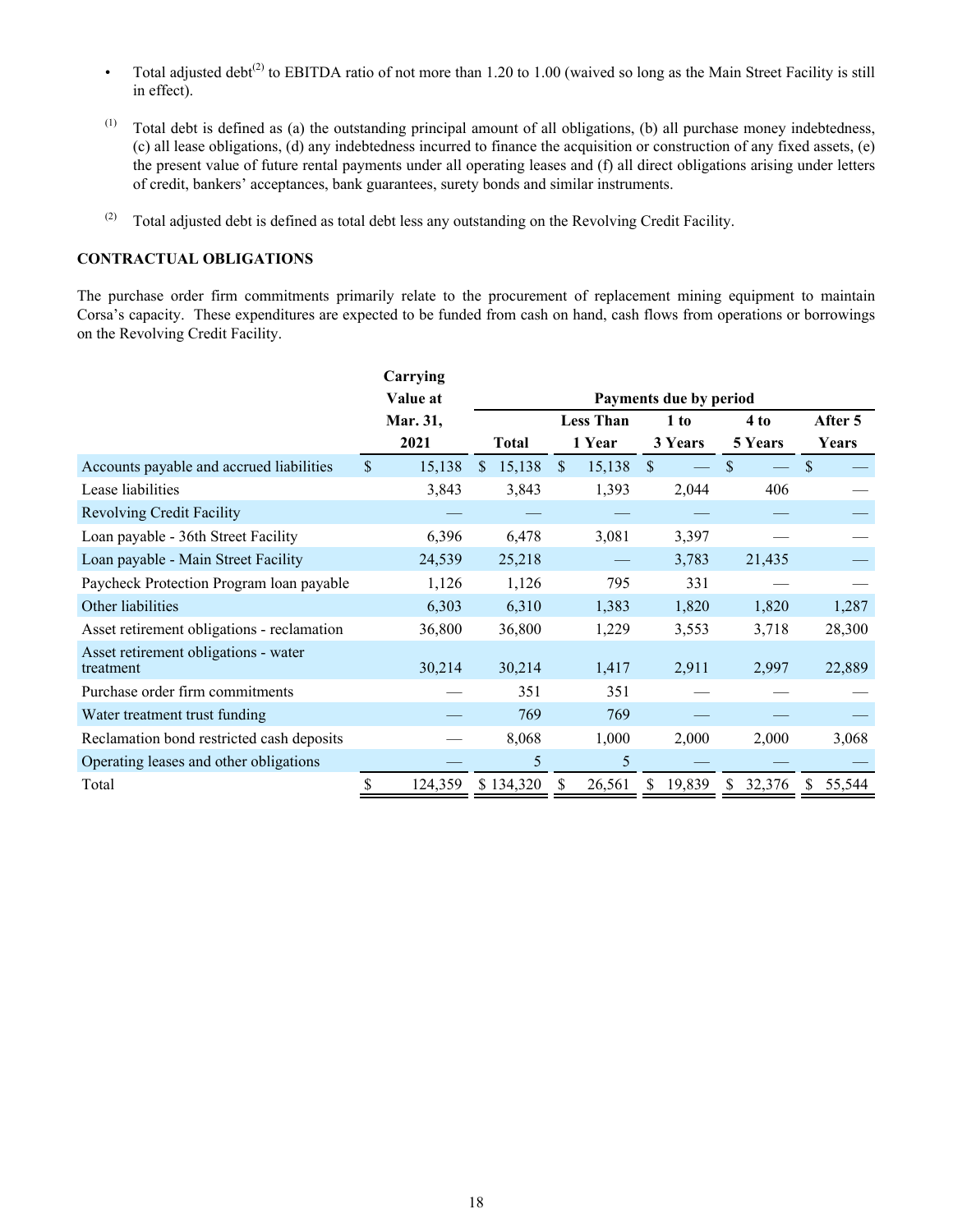# <span id="page-18-0"></span>**NON-GAAP FINANCIAL MEASURES**

The Company has included certain non-GAAP financial measures throughout this MD&A. These performance measures are employed by the Company to measure its performance internally and to assist in business decision-making as well as providing key performance information to senior management. The Company believes that, in addition to the conventional measures prepared in accordance with IFRS, certain investors and other stakeholders also use these non-GAAP financial measures to evaluate the Company's performance; however, these non-GAAP financial measures do not have any standardized meaning and therefore may not be comparable to similar measures presented by other issuers. Accordingly, these non-GAAP financial measures are intended to provide additional information and should not be considered in isolation or as a substitute for measures of performance prepared in accordance with IFRS.

In the Sales and Trading platform, the Company purchases and then sells coal on a clean or finished goods basis from suppliers outside of the Company's main operating area. The Company blends this coal, which primarily has a different quality basis than the coal the Company produces, to provide a blended product to customers who do not have the ability to purchase and blend different qualities of coal at their facilities. As a result of the addition of this platform to the Company's business model, new non-GAAP financial measures (i.e., cash production cost per ton sold and cash cost per sales and trading purchased coal per ton sold) were introduced to present the cost of the coal the Company produces and sells separately from the total costs of the coal sold, which total costs includes the coal we purchase under the Sales and Trading platform, i.e., Sales and Trading purchased coal. These are presented separately due to the purchases being derived from market prices that are considered to be higher than the Company's internal production costs. As the total cost per ton sold increases as a result of these coal purchases under the Sales and Trading platform, the Company believes that providing a breakdown of the cost of coal that the Company produces provides a meaningful metric to investors as this non-GAAP financial measure is utilized in evaluating the operational effectiveness of the Company's mines.

Management uses the following non-GAAP financial measures:

- **EBITDA** earnings before deductions for interest, taxes, depreciation and amortization;
- **• Adjusted EBITDA** EBITDA adjusted for change in estimate of reclamation provision for non-operating properties, impairment and write-off of mineral properties and advance royalties, gain (loss) on sale of assets and other costs, stock-based compensation, non-cash finance expenses and other non-cash adjustments. Adjusted EBITDA is used as a supplemental financial measure by management and by external users of our financial statements to assess our performance as compared to the performance of other companies in the coal industry, without regard to financing methods, historical cost basis or capital structure; the ability of our assets to generate sufficient cash flow; and our ability to incur and service debt and fund capital expenditures;
- **Realized price per ton sold** revenue from coal sales less transportation costs from the mine site to the loading terminal divided by tons of coal sold. Management evaluates our operations based on the volume of coal we can safely produce or purchase and sell in compliance with regulatory standards, and the prices we receive for our coal. Our sales volume and sales prices are largely dependent upon the terms of our contracts, for which prices generally are set based on an index. We evaluate the price we receive for our coal on an average realized price on an FOB mine site per short ton basis;
- **• Cash production cost per ton sold** cash production costs of sales excluding Sales and Trading purchased coal costs, all included within cost of sales, divided by tons of produced coal sold. Cash production cost is based on cost of sales and includes items such as manpower, royalties, fuel, and other similar production related items, pursuant to IFRS, but relate directly to the costs incurred to produce coal and sell it on an FOB mine site basis. Cash production cost per ton sold is used as a supplemental financial measure by management and by external users to assess our operating performance as compared to the operating performance of other companies in the coal industry. Sales and Trading purchased coal is excluded as the purchased coal costs are based on market prices of coal purchased and not the cost to produce the coal;
- **• Cash cost per sales and trading purchased coal per ton sold** Sales and Trading purchased coal costs divided by tons of Sales and Trading purchased coal sold. Management uses this measure to assess coal purchases against the market price at which this coal will be sold and the performance of the Sales and Trading platform;
- **• Cash cost per ton sold** cash production costs of sales, included within cost of sales, divided by total tons sold. Management uses cash cost per ton sold to assess our overall financial performance on a per ton basis to include the Company's production and purchased coal cost in total; and
- **• Cash margin per ton sold** calculated difference between realized price per ton sold and cash cost per ton sold. Cash margin per ton sold is used by management and external users to assess the operating performance as compared to the operating performance of other coal companies in the coal industry.

Since non-GAAP financial measures do not have a standardized meaning and may not be comparable to similar measures presented by other companies, the non-GAAP financial measures are clearly defined, quantified and reconciled with their nearest IFRS measure as follows: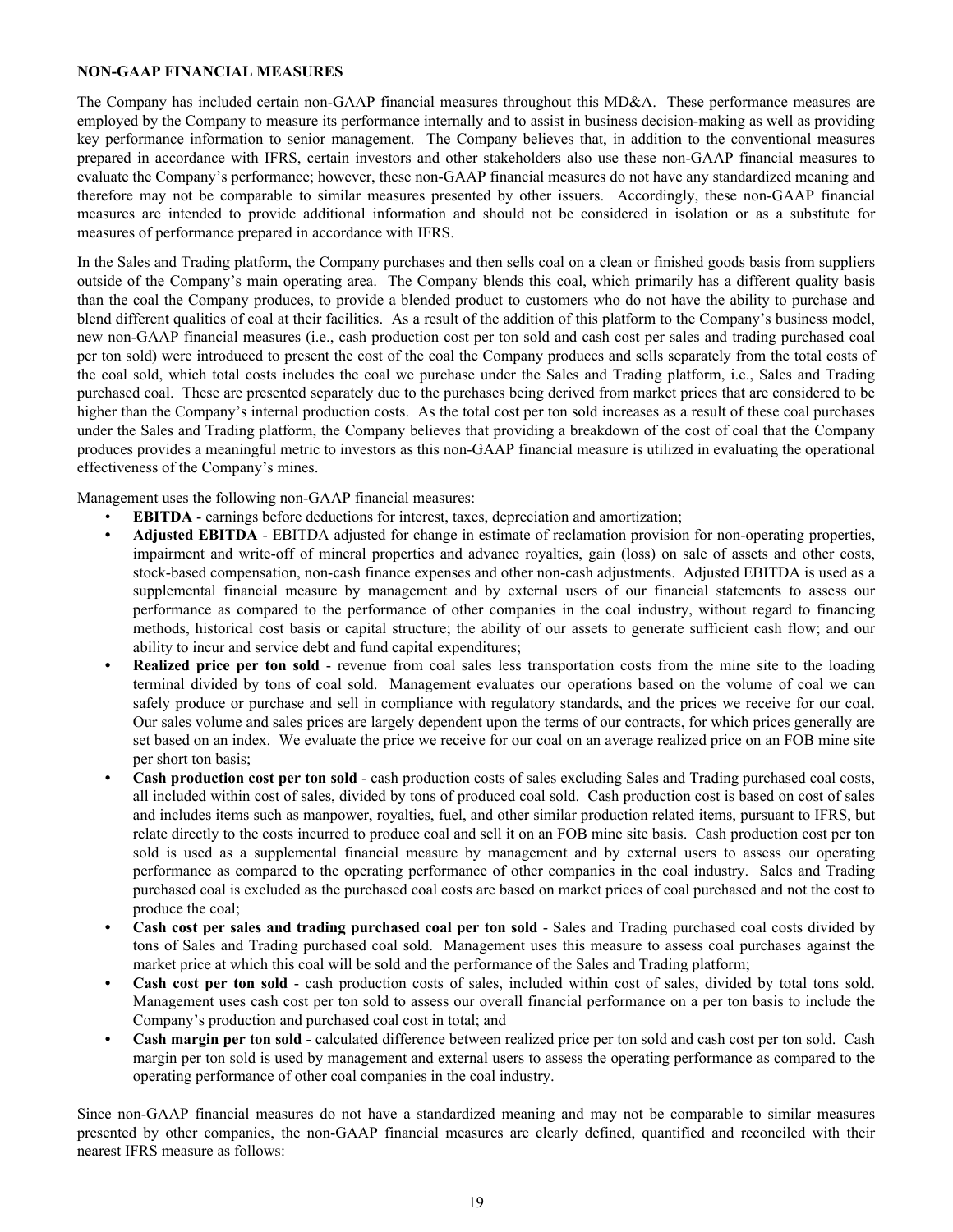# **EBITDA and Adjusted EBITDA for the three months ended March 31, 2021 and 2020**

|                                                                | For the three months ended |         |            |                   |              |                       | For the three months ended |             |            |                   |    |              |  |  |  |  |
|----------------------------------------------------------------|----------------------------|---------|------------|-------------------|--------------|-----------------------|----------------------------|-------------|------------|-------------------|----|--------------|--|--|--|--|
|                                                                |                            |         |            | March 31, 2021    |              | <b>March 31, 2020</b> |                            |             |            |                   |    |              |  |  |  |  |
| (in thousands)                                                 | <b>NAPP</b>                |         | Corp.      |                   | <b>Total</b> |                       |                            | <b>NAPP</b> |            | Corp.             |    | <b>Total</b> |  |  |  |  |
| Net and comprehensive income (loss) from continuing operations | S.                         | (3,018) | $\sqrt{S}$ | $(1,415)$ \$      |              | (4, 433)              | S.                         | (4, 544)    | $\sqrt{3}$ | (1,245)           | -S | (5,789)      |  |  |  |  |
| Add (Deduct):                                                  |                            |         |            |                   |              |                       |                            |             |            |                   |    |              |  |  |  |  |
| Amortization expense                                           |                            | 3,849   |            | $\hspace{0.05cm}$ |              | 3,849                 |                            | 6,504       |            | $\hspace{0.05cm}$ |    | 6,504        |  |  |  |  |
| Interest expense                                               |                            | 259     |            | 410               |              | 669                   |                            | 217         |            | 389               |    | 606          |  |  |  |  |
| Income tax expense                                             |                            |         |            |                   |              |                       |                            |             |            |                   |    |              |  |  |  |  |
| <b>EBITDA</b>                                                  |                            | 1,090   |            | (1,005)           |              | 85                    |                            | 2,177       |            | (856)             |    | 1,321        |  |  |  |  |
|                                                                |                            |         |            |                   |              |                       |                            |             |            |                   |    |              |  |  |  |  |
| Add (Deduct):                                                  |                            |         |            |                   |              |                       |                            |             |            |                   |    |              |  |  |  |  |
| Write-off of advance royalties and other assets                |                            |         |            |                   |              |                       |                            | 432         |            |                   |    | 432          |  |  |  |  |
| Stock-based compensation                                       |                            |         |            | 37                |              | 37                    |                            |             |            | 41                |    | 41           |  |  |  |  |
| Net finance (income) expense, excluding interest expense       |                            | 185     |            | 77                |              | 262                   |                            | 4,773       |            | 45                |    | 4,818        |  |  |  |  |
| Gain on disposal of assets                                     |                            | (76)    |            |                   |              | (76)                  |                            |             |            |                   |    |              |  |  |  |  |
| Other (income) costs                                           |                            | (347)   |            | 160               |              | (187)                 |                            | (221)       |            |                   |    | (220)        |  |  |  |  |
| Adjusted EBITDA                                                |                            | 852     |            | (731)             |              | 121                   |                            | 7,161       |            | (769)             |    | 6,392        |  |  |  |  |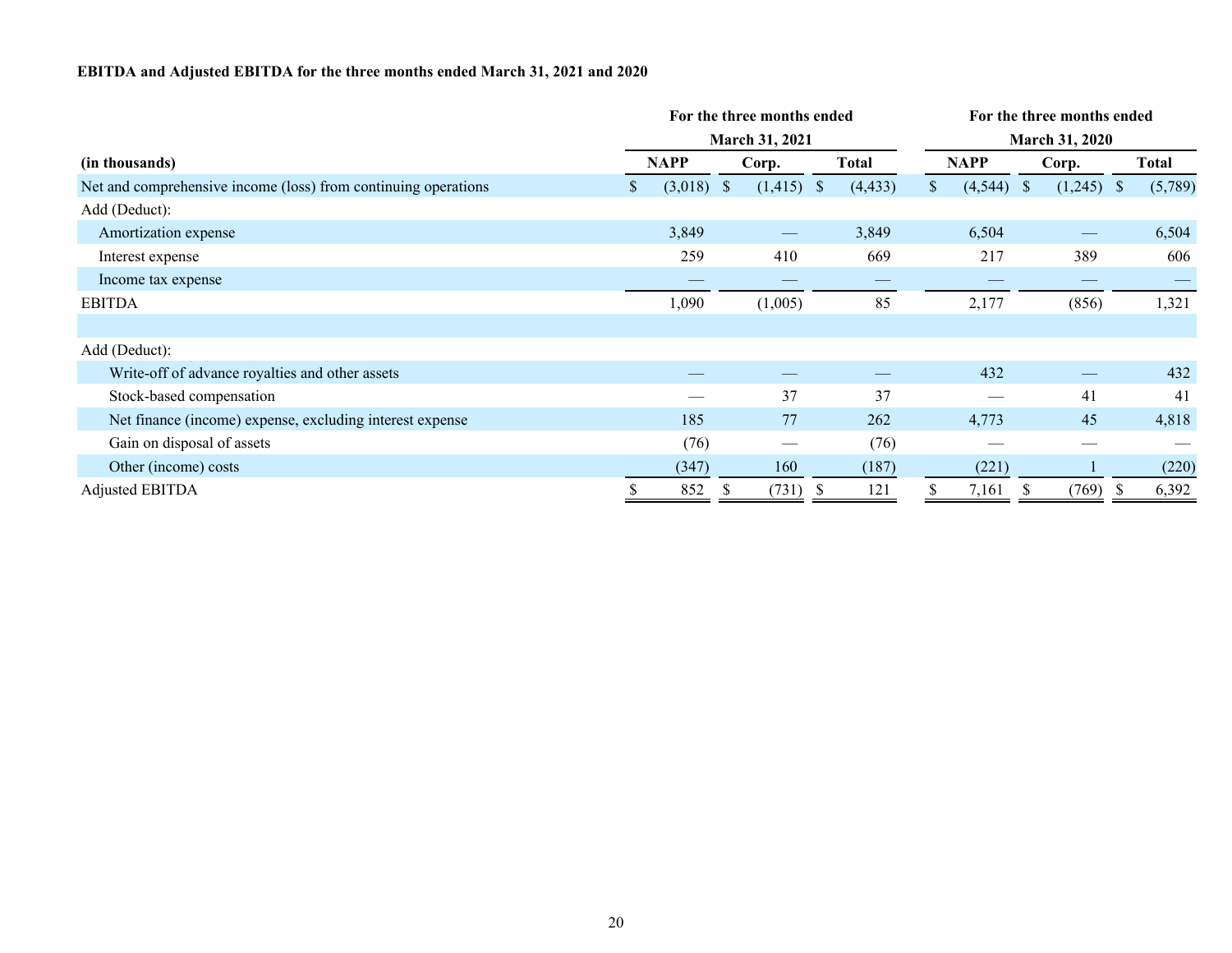# **Realized price per ton sold for the three months ended March 31, 2021 and 2020**

|                |         |              |       |                               |              | For the three months ended |          |              |                   |                               |                       |  |  |  |
|----------------|---------|--------------|-------|-------------------------------|--------------|----------------------------|----------|--------------|-------------------|-------------------------------|-----------------------|--|--|--|
| March 31, 2021 |         |              |       |                               |              |                            |          |              |                   |                               |                       |  |  |  |
|                |         |              |       |                               |              |                            |          |              |                   |                               |                       |  |  |  |
|                | Met     |              |       |                               | <b>Total</b> |                            | Met      |              |                   |                               | <b>Total</b>          |  |  |  |
| S.             | 23,828  | S            | 791   | <sup>\$</sup>                 | 24,619       | S.                         | 46,676   | <sup>S</sup> | 165               | S                             | 46,841                |  |  |  |
|                |         |              |       |                               |              |                            |          |              |                   |                               |                       |  |  |  |
|                | (30)    |              |       |                               | (30)         |                            | (397)    |              |                   |                               | (397)                 |  |  |  |
|                | (1,307) |              | (3)   |                               | (1,310)      |                            | (5, 531) |              | $\hspace{0.05cm}$ |                               | (5,531)               |  |  |  |
|                | (144)   |              |       |                               | (144)        |                            | (116)    |              |                   |                               | (116)                 |  |  |  |
| ъ              | 22,347  | <sup>S</sup> | 788   | <sup>\$</sup>                 | 23,135       | S.                         | 40,632   | <sup>S</sup> | 165               | <sup>S</sup>                  | 40,797                |  |  |  |
|                |         |              |       |                               |              |                            |          |              |                   |                               |                       |  |  |  |
|                | 258     |              | 20    |                               | 278          |                            | 449      |              | $\overline{4}$    |                               | 453                   |  |  |  |
|                |         |              |       |                               |              |                            |          |              |                   |                               |                       |  |  |  |
|                | 86.62   |              | 39.40 |                               | 83.22        |                            | 90.49    |              | 41.25             |                               | 90.06                 |  |  |  |
|                |         | <b>NAPP</b>  |       | <b>NAPP</b><br><b>Thermal</b> |              | For the three months ended |          | <b>NAPP</b>  |                   | <b>NAPP</b><br><b>Thermal</b> | <b>March 31, 2020</b> |  |  |  |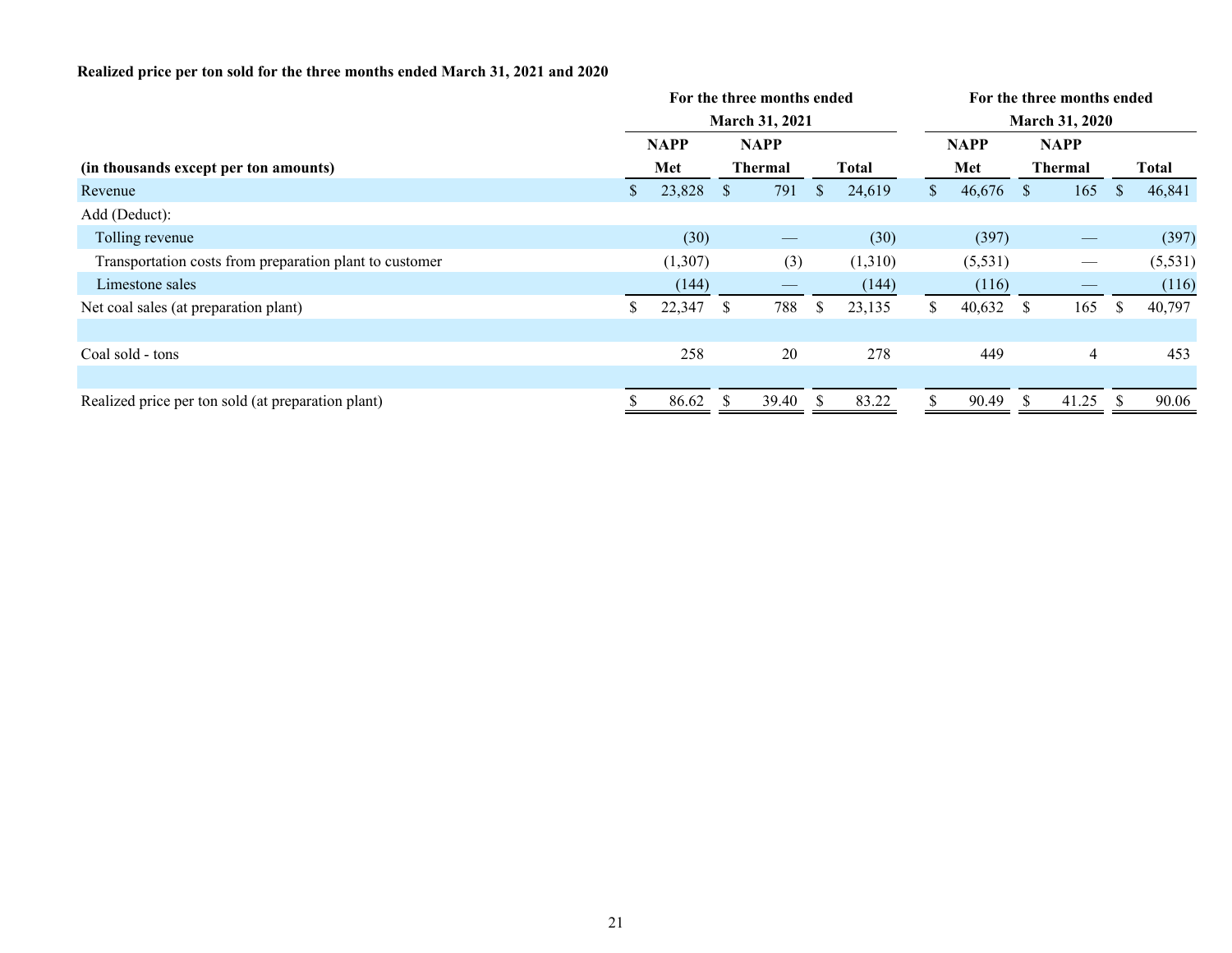**Cash cost per ton sold, cash production cost per ton sold, and cash cost per sales and trading purchased coal per ton sold for the three months ended March 31, 2021 and 2020**

|                                                                                    | For the three months ended<br><b>March 31, 2021</b> |             |                           |                          |                           |        |              | For the three months ended |                |                          |               |              |
|------------------------------------------------------------------------------------|-----------------------------------------------------|-------------|---------------------------|--------------------------|---------------------------|--------|--------------|----------------------------|----------------|--------------------------|---------------|--------------|
|                                                                                    |                                                     | <b>NAPP</b> |                           | <b>NAPP</b>              |                           |        |              | <b>NAPP</b>                |                | <b>NAPP</b>              |               |              |
| (in thousands except per ton amounts)                                              | Met                                                 |             | <b>Thermal</b>            |                          | <b>Total</b>              |        | Met          |                            | <b>Thermal</b> |                          |               | <b>Total</b> |
| Cost of Sales:                                                                     |                                                     |             |                           |                          |                           |        |              |                            |                |                          |               |              |
| Mining and processing costs                                                        | S.                                                  | 18,706      | <sup>\$</sup>             | 145                      | <sup>\$</sup>             | 18,851 | S.           | 25,480                     | <sup>S</sup>   | 162                      | <sup>\$</sup> | 25,642       |
| Purchased coal costs                                                               |                                                     | 457         |                           | 601                      |                           | 1,058  |              | 4,774                      |                | $\overline{3}$           |               | 4,777        |
| Royalty expense                                                                    |                                                     | 1,239       |                           |                          |                           | 1,239  |              | 1,901                      |                | $\hspace{0.05cm}$        |               | 1,901        |
| Total cash costs of tons sold                                                      | $\mathcal{S}$                                       | 20,402      | $\mathbb{S}$              | 746                      | $\mathcal{S}$             | 21,148 | $\mathbb{S}$ | 32,155                     | $\mathcal{S}$  | 165                      | <sup>S</sup>  | 32,320       |
| Total tons sold                                                                    |                                                     | 258         |                           | 20                       |                           | 278    |              | 449                        |                | 4                        |               | 453          |
| Cash cost per ton sold (at preparation plant)                                      |                                                     | 79.08       | <sup>S</sup>              | 37.30                    | <sup>S</sup>              | 76.07  |              | 71.61                      | <sup>S</sup>   | 41.25                    |               | 71.35        |
|                                                                                    |                                                     |             |                           |                          |                           |        |              |                            |                |                          |               |              |
| Total cash costs of tons sold                                                      | \$                                                  | 20,402      | <sup>S</sup>              | 746                      | <sup>S</sup>              | 21,148 | <sup>S</sup> | 32,155                     | -S             | 165                      | <sup>\$</sup> | 32,320       |
| Less: Sales and Trading purchased coal                                             |                                                     | (457)       |                           |                          |                           | (457)  |              | (4,774)                    |                | $\hspace{0.05cm}$        |               | (4,774)      |
| Cash cost of produced coal sold                                                    |                                                     | 19,945      | <sup>S</sup>              | 746                      | <sup>S</sup>              | 20,691 | $\mathbb{S}$ | 27,381                     | <sup>S</sup>   | 165                      | <sup>S</sup>  | 27,546       |
| Tons sold - produced                                                               |                                                     | 252         |                           | 20                       |                           | 272    |              | 385                        |                | 4                        |               | 389          |
| Cash production cost per ton sold (at preparation plant)                           |                                                     | 79.15       | $\sqrt{\ }$               | 37.30                    | -S                        | 76.07  |              | 71.12                      | <sup>S</sup>   | 41.25                    |               | 70.81        |
|                                                                                    |                                                     |             |                           |                          |                           |        |              |                            |                |                          |               |              |
| Purchased coal                                                                     | \$                                                  | 457         | $\mathcal{S}$             |                          | <sup>S</sup>              | 457    | $\mathbb{S}$ | 4,774                      | $\mathcal{S}$  |                          |               | 4,774        |
| Tons sold - purchased coal                                                         |                                                     | 6           |                           | --                       |                           | 6      |              | 64                         |                |                          |               | 64           |
| Cash cost per Sales and Trading purchased coal per ton sold (at preparation plant) | \$                                                  | 76.17       | $\boldsymbol{\mathsf{S}}$ | $\overline{\phantom{0}}$ | $\boldsymbol{\mathsf{S}}$ | 76.17  | \$           | 74.59                      | $\mathbf{s}$   | $\overline{\phantom{0}}$ | <sup>S</sup>  | 74.59        |

# **Cash margin per ton sold for the three months ended March 31, 2021 and 2020**

|                                                    | For the three months ended |                       |  |                |  | For the three months ended |  |             |                |                                |             |              |  |
|----------------------------------------------------|----------------------------|-----------------------|--|----------------|--|----------------------------|--|-------------|----------------|--------------------------------|-------------|--------------|--|
|                                                    |                            | <b>March 31, 2021</b> |  |                |  |                            |  |             |                |                                |             |              |  |
|                                                    |                            | <b>NAPP</b><br>Met    |  | <b>NAPP</b>    |  |                            |  | <b>NAPP</b> |                | <b>NAPP</b>                    |             | <b>Total</b> |  |
|                                                    |                            |                       |  | <b>Thermal</b> |  | Total                      |  | Met         | <b>Thermal</b> |                                | <b>NAPP</b> |              |  |
| Realized price per ton sold (at preparation plant) |                            | 86.62                 |  | 39.40          |  | 83.22                      |  | 90.49       |                | 41.25                          |             | 90.06        |  |
| Cash cost per ton sold (at preparation plant)      |                            | 79.08                 |  | 37.30          |  | 76.07                      |  | 71.61       |                | 41.25                          |             | 71.35        |  |
| Cash margin per ton sold                           |                            | 7.54                  |  | 2.10           |  | 7.15                       |  | 18.88       |                | $\overbrace{\hspace{25mm}}^{}$ |             | 18.71        |  |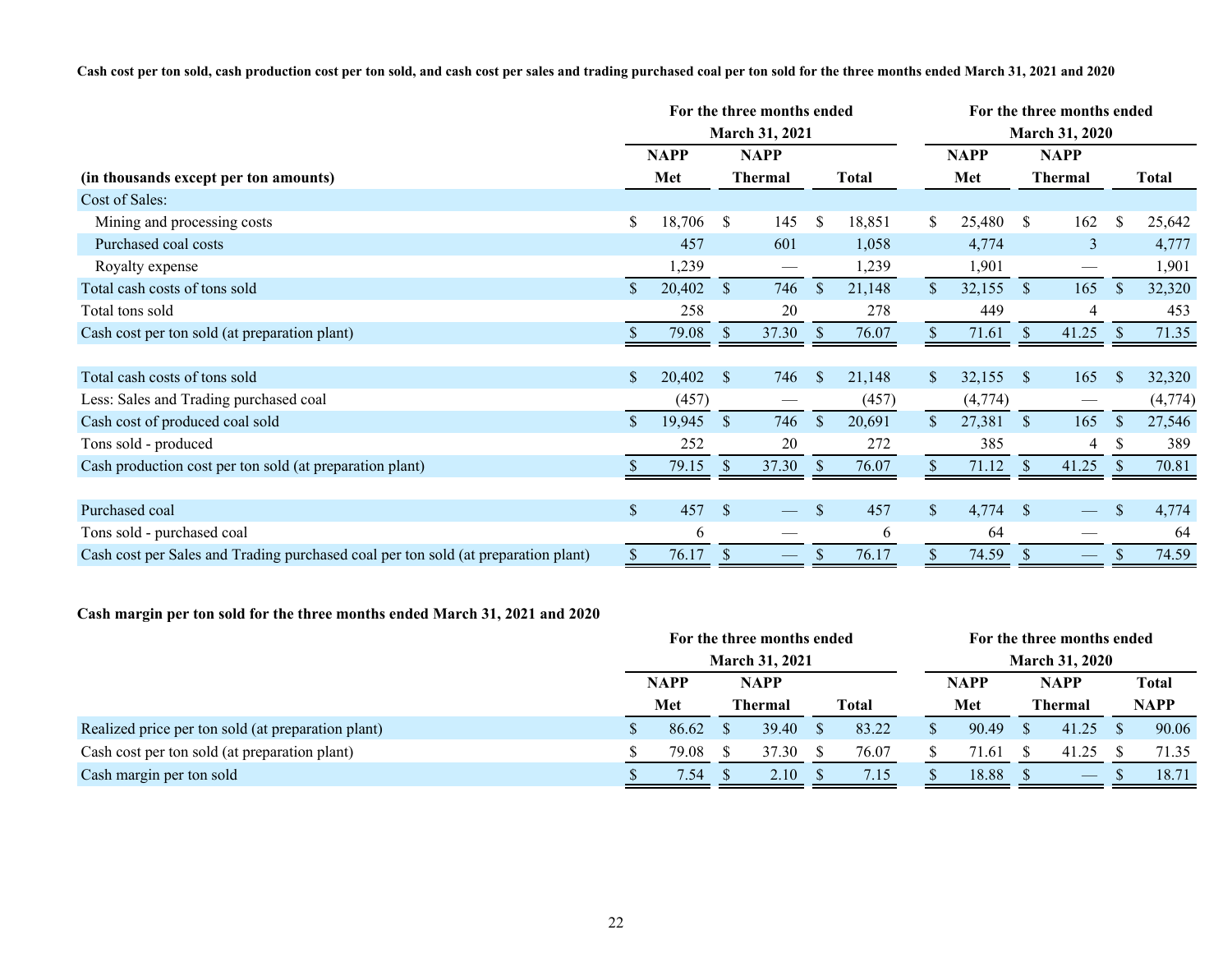### <span id="page-22-0"></span>**OUTSTANDING SHARE DATA**

The following table sets forth the particulars of Corsa's fully diluted share capital as of the date of this MD&A.

|                                                            | Number of            |
|------------------------------------------------------------|----------------------|
|                                                            | <b>Common Shares</b> |
| Common Shares issued and outstanding                       | 94,759,245           |
| Common Shares issuable upon exercise of stock options      | 5,206,545            |
| Common Shares issuable upon redemption of Redeemable Units | 8,515,831            |
| Total                                                      | 108,481,621          |

As of the date of this MD&A, QKGI Legacy Holdings LP, holds 170,316,639 common membership units ("Redeemable Units") of Wilson Creek Energy, LLC, a subsidiary of Corsa. Redeemable Units are redeemable at the option of the holder for cash equal to the product of: (i) the number of Redeemable Units to be redeemed divided by 20, and (ii) the 10-day volume weighted average trading price, prior to the date of notice of redemption, of the Common Shares. The Company has the option to satisfy the redemption price for the Redeemable Units with Common Shares on a 20 to one basis (i.e., 20 Redeemable Units for one Common Share). The Company is restricted from paying cash to the holder for the redemption of Redeemable Units if a balance remains outstanding under the Main Street Facility and Credit Facilities. Following the end of the quarter, QKGI Legacy Holdings, LP delivered a notice of redemption in respect of their 170,316,639 Redeemable Units of Wilson Creek Energy, LLC specifying a May 31, 2021 redemption date. The Company will elect to satisfy the redemption by issuing 8,515,831 Common Shares.

#### **SUMMARY OF QUARTERLY RESULTS**

The following table sets out certain information derived from Corsa's audited consolidated financial statements or unaudited condensed interim consolidated financial statements for each of the eight most recently completed quarters. Numbers presented in the table were prepared in accordance with IFRS and interpretations approved by the IASB.

|                                         | <b>Quarter Ended</b> |          |   |              |              |               |    |                 |  |  |  |  |  |
|-----------------------------------------|----------------------|----------|---|--------------|--------------|---------------|----|-----------------|--|--|--|--|--|
|                                         | March 31,            |          |   | December 31, |              | September 30, |    | <b>June 30,</b> |  |  |  |  |  |
| (in thousands except per share amounts) |                      | 2021     |   | 2020         |              | 2020          |    | 2020            |  |  |  |  |  |
| Revenue from continuing operations      | \$                   | 24,619   | S | 16,835       | 23,586<br>\$ |               | S  | 41,224          |  |  |  |  |  |
|                                         |                      |          |   |              |              |               |    |                 |  |  |  |  |  |
| Net and comprehensive loss              | \$                   | (4, 433) | S | (13, 042)    | S            | (3,579)       | \$ | (41, 313)       |  |  |  |  |  |
|                                         |                      |          |   |              |              |               |    |                 |  |  |  |  |  |
| Earnings (loss) per share:              |                      |          |   |              |              |               |    |                 |  |  |  |  |  |
| Basic                                   |                      | (0.05)   |   | (0.13)       |              | (0.04)        |    | (0.36)          |  |  |  |  |  |
| Diluted                                 |                      | (0.05)   |   | (0.13)       |              | (0.04)        |    | (0.36)          |  |  |  |  |  |
|                                         |                      |          |   |              |              |               |    |                 |  |  |  |  |  |

|                                         | <b>Ouarter Ended</b> |         |      |              |               |        |                 |        |  |  |
|-----------------------------------------|----------------------|---------|------|--------------|---------------|--------|-----------------|--------|--|--|
|                                         | March 31,            |         |      | December 31, | September 30, |        | <b>June 30,</b> |        |  |  |
| (in thousands except per share amounts) | 2020                 |         | 2019 |              | 2019          |        | 2019            |        |  |  |
| Revenue from continuing operations      | \$                   | 46,841  | S    | 52,641       | <sup>S</sup>  | 58,370 | <sup>\$</sup>   | 63,501 |  |  |
|                                         |                      |         |      |              |               |        |                 |        |  |  |
| Net and comprehensive (loss) income     | \$                   | (5,789) | S    | (8,151)      | S             | 1,033  | \$              | 3,603  |  |  |
|                                         |                      |         |      |              |               |        |                 |        |  |  |
| Earnings (loss) per share:              |                      |         |      |              |               |        |                 |        |  |  |
| <b>Basic</b>                            |                      | (0.06)  |      | (0.09)       |               | 0.01   |                 | 0.03   |  |  |
| Diluted                                 |                      | (0.06)  |      | (0.09)       |               | 0.01   |                 | 0.03   |  |  |
|                                         |                      |         |      |              |               |        |                 |        |  |  |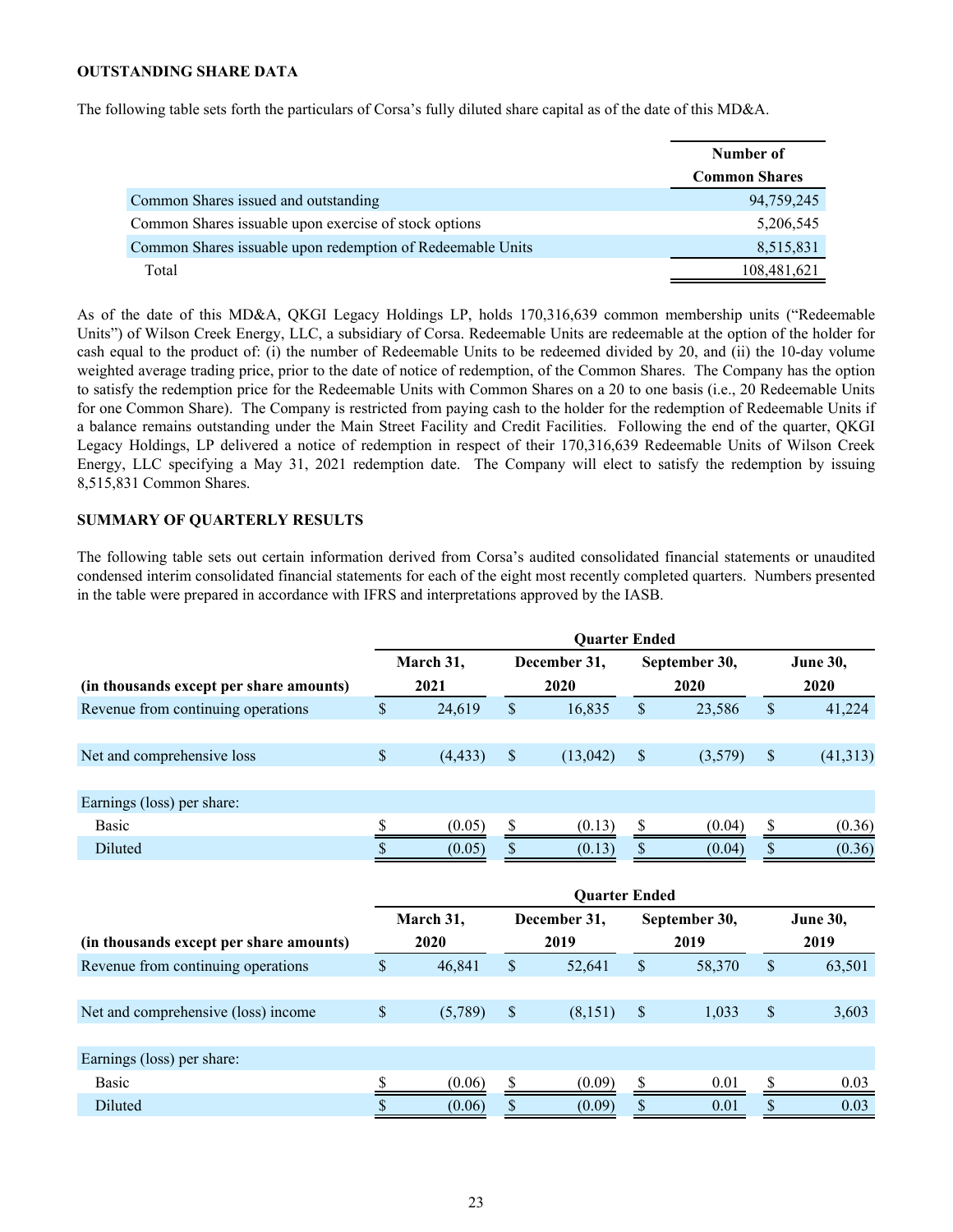<span id="page-23-0"></span>The most recent quarters commencing with the third quarter of 2019 reflect the impact of a weakening of the metallurgical coal market and price environment that was further weakened by the COVID-19 pandemic in the second, third and fourth quarters of 2020 and continued in the first quarter of 2021. In the fourth quarter ended December 31, 2020, the Company recognized a change in estimate of the reclamation and water treatment provision of \$7,513. In the three months ended September 30, 2020, the Company made operational changes to limit coal production and sales in response to the market weakness which resulted in significantly lower revenues. In the three months ended June 30, 2020, the Company also recognized an asset impairment due to the identification of a triggering event as a result of the continued deterioration of both the domestic and export metallurgical coal markets, driven in large part by the COVID-19 pandemic. With the lower sales price expectations, the Company took steps to reduce general and administrative costs and implemented additional operational changes to reduce coal production due to the market conditions.

# **RELATED PARTY TRANSACTIONS**

Related party transactions include any transactions with employees, other than amounts earned as a result of their employment, transactions with companies that employees or directors either control or have significant influence over, transactions with companies who are under common control with the Company's controlling shareholder, Quintana Energy Partners L.P. ("QEP"), transactions with companies who are under common control of the Company's minority shareholder, Sev.en Met Coal Corp. ("Sev.en") and transactions with close family members of key management personnel.

Transactions with related parties are summarized below:

|                        |      | For the three months ended |  |      |  |  |
|------------------------|------|----------------------------|--|------|--|--|
|                        |      | March 31,                  |  |      |  |  |
|                        | 2021 |                            |  | 2020 |  |  |
| Supplies purchased (a) |      | 37 \$                      |  | 27   |  |  |

(a) During the three months ended March 31, 2021 and 2020, the Company purchased supplies used in the coal separation process from Quality Magnetite, which is significantly influenced by key management personnel of QEP. These amounts were included in cost of sales in the condensed interim consolidated statements of operations and comprehensive income (loss).

Included in accounts payable and accrued liabilities at March 31, 2021 and December 31, 2020 was \$9 and \$18, respectively, due to related parties. Included in accounts receivable at December 31, 2020 was \$166 related to coal sales to Blackhawk Coal Sales, LLC, which is considered a related party as this entity was acquired by the Company's minority shareholder, Sev.en. At December 31, 2020, \$10 was included in accounts receivable related to tax withholdings paid by the Company on behalf of QEP, which were reimbursed in the three months ended March 31, 2021. These amounts are unsecured and non-interest bearing.

# **CRITICAL ACCOUNTING ESTIMATES**

The preparation of the consolidated financial statements in conformity with IFRS requires management to make estimates and assumptions that affect the reported amounts of assets and liabilities and disclosure of contingent assets and liabilities at the dates of the consolidated financial statements and the reported amounts of revenues and expenses during the reported periods. Actual outcomes may differ from those estimates should different assumptions or conditions arise. Significant areas of estimation uncertainty that could cause a material adjustment to the carrying amounts of assets and liabilities within one year are presented below.

# Property, plant and equipment

The useful life of property, plant and equipment is based on management's best estimate of the useful life at the time of acquisition. The useful lives are reviewed at least annually or when other changes or circumstances warrant this review. The useful lives impact the amortization expense recorded in the consolidated statements of operations and comprehensive income (loss) and the carrying value of the items of property, plant and equipment. Accordingly, a significant departure from management's expectation, including the impact of any changes in economic, technological or regulatory circumstances beyond management's control, may impact the carrying value of items of property, plant and equipment.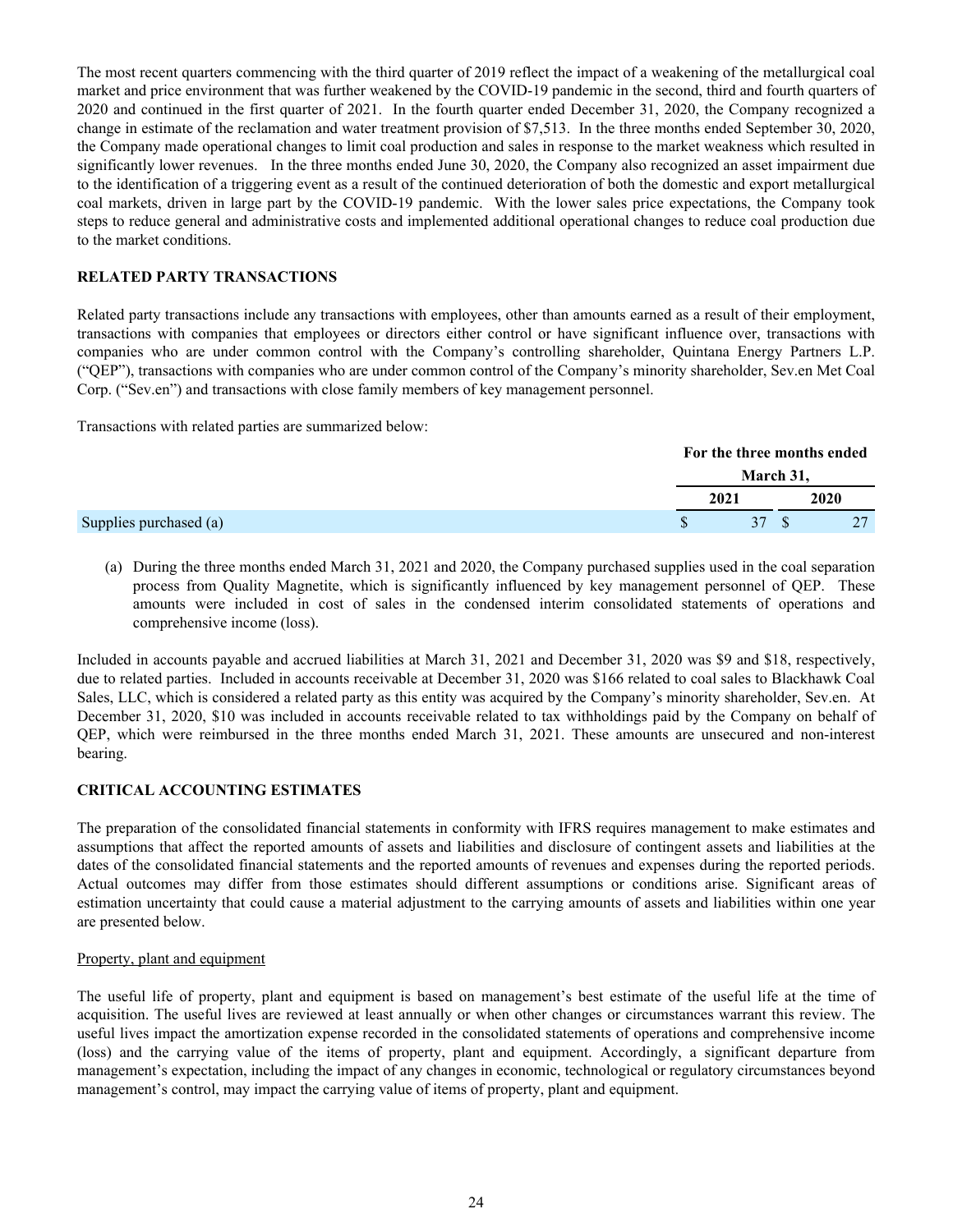### Reserve and resource estimates

Coal reserve and resource estimates indicate the amount of coal that can be feasibly extracted from the Company's mineral properties. These estimates involve the inclusion of various complex inputs requiring interpretation by qualified geological personnel such as the size, shape and depth of the mineral deposit and other geological assumptions. Other estimates include commodity prices, production costs and capital expenditure requirements. Significant departures from the estimates utilized in management's calculations may impact the carrying value of the mineral properties, reclamation provisions and amortization expense.

# Reclamation provision estimates

Reclamation provisions are recognized by Corsa for the estimated costs to reclaim the site at the end of mine life. The carrying amount of the reclamation provision in the consolidated financial statements is subject to various estimates including mine life, undiscounted cash flows to reclaim mineral properties, inflation and discount rates. The provision at the balance sheet date represents management's best estimate but significant departures from management's expectation, including the impact of any changes in economic, technological or regulatory circumstances, may impact the carrying value of the reclamation provision and associated reclamation cost asset included in property, plant and equipment.

### Water treatment provision estimates

The Company has signed certain agreements with U.S. environmental and regulatory agencies which require the perpetual monitoring and treatment of water in areas where the Company is operating or has operated in the past. The Company has the obligation to fund such water treatment activities and has recorded a provision for the total expected costs of such water treatment. The water treatment provision is estimated based on a determination of the estimated costs of treatment using assumptions effective as of the end of the reporting period discounted using a pre-tax risk-free discount rate consistent with the expected timing of the cash flows. The provision at the balance sheet date represents management's best estimate as of such date but may result in significant departures from management's expectation, including the impact of any changes in economic, technological or regulatory circumstances may impact the carrying value of the water treatment provision.

### Impairment of long-term assets

The Company reviews and tests the carrying amounts of long-lived assets when an indicator of impairment is considered to exist. The Company considers both external and internal sources of information in assessing whether there are any indications that long-lived assets are impaired. External sources of information that the Company considers include changes in the market, economic and legal environment in which the Company operates that are not within its control and affect the recoverable amounts of long-lived assets. Internal sources of information that the Company considers include the manner in which longlived assets are being used or are expected to be used and indications of economic performance of the assets.

For the purposes of determining whether an impairment of a long-lived asset has occurred, and the amount of any impairment or its reversal, management uses key assumptions in estimating the recoverable value of a cash generating unit ("CGU") which is calculated as the higher of the CGU's value in-use and fair value less costs of disposal.

Changes in these estimates which decrease the estimated recoverable amount of the CGU could affect the carrying amounts of the long-lived assets and result in an impairment charge.

# Evaluation of exploration and evaluation costs

Management makes estimates as to when a known mineral deposit would provide future benefit sufficient enough to begin capitalization of exploration and evaluation costs. Actual results as to when a project provides future benefit may vary from management's estimate.

#### Deferred income tax assets

The carrying amount of deferred income tax assets is reviewed at each balance sheet date and reduced to the extent that it is no longer probable that sufficient taxable profit will be available to allow all or part of the deferred income tax asset to be utilized. Unrecognized deferred income tax assets are reassessed at each balance sheet date and are recognized to the extent that it has become probable that future taxable profit will be available to allow the deferred tax asset to be recovered. There is no certainty that income tax rates will be consistent with current estimates. Changes in tax rates increase the volatility of the Company's earnings.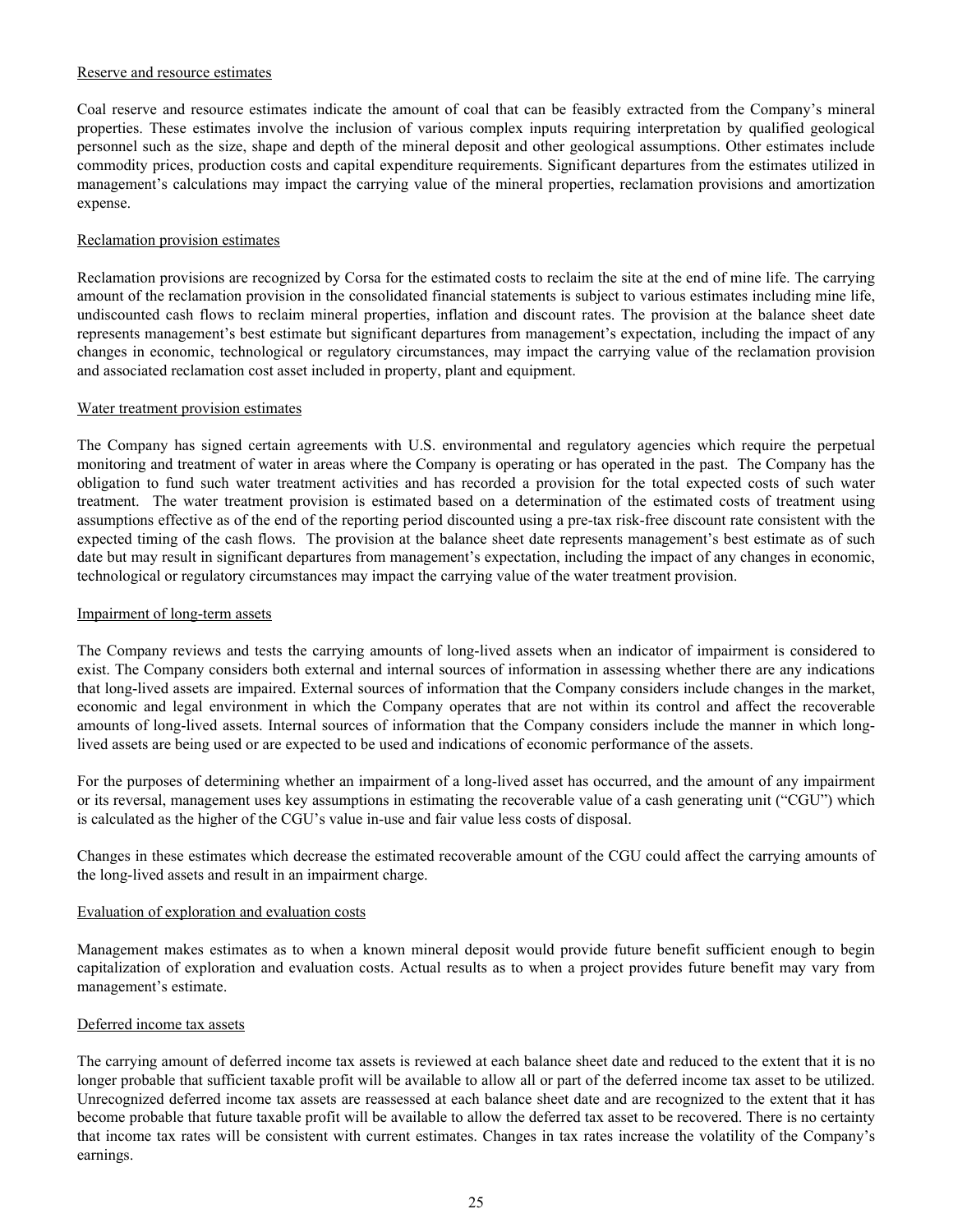# <span id="page-25-0"></span>**CHANGES IN ACCOUNTING POLICIES**

#### *Future accounting pronouncements*

No new standards, interpretations, amendments and improvements to existing standards issued by the IASB or the International Financial Reporting Interpretations Committee ("IFRIC") that will impact the Company's financial statements and are mandatory for future accounting periods have been issued. Updates that are not applicable or are not consequential to the Company have been excluded.

# **FINANCIAL INSTRUMENTS AND OTHER INSTRUMENTS**

The Company's financial instruments consist of cash, restricted cash and investments, accounts receivable, accounts payable and accrued liabilities, lease liabilities, Revolving Credit Facility, loans payable in connection with the Main Street Facility, the 36<sup>th</sup> Street Facility and the Paycheck Protection Program, and other liabilities.

# *Financial risk management*

The Company is exposed, in varying degrees, to a variety of financial instrument related risks as described below.

### *Credit Risk*

Credit risk is the risk that one party to a financial instrument will fail to discharge an obligation and cause the other party to incur a financial loss. The Company is exposed to credit risk from its operating activities (primarily trade receivables) and from its financing activities, including deposits with banks and financial institutions. These deposit accounts are held with high credit quality institutions in Canada and the United States. Restricted cash consists of cash, money market accounts and certificates of deposit. Restricted investments consist of interest-bearing securities invested with highly rated financial institutions.

Customer credit risk is managed by the Company's established policy, procedures and control relating to customer credit risk management. The Company trades only with recognized creditworthy third parties who are subject to credit verification procedures, and often times are backed by letters of credit or trade credit insurance. In addition, outstanding receivable balances are regularly monitored on an ongoing basis. The Company has not recorded any allowance for credit losses for the three months ended March 31, 2021 and 2020.

At March 31, 2021 and December 31, 2020, the Company had three and two customers, respectively, that owed the Company more than \$1,000 each and accounted for approximately 92% and 56%, respectively, of total accounts receivable. At March 31, 2021 and December 31, 2020, none of the Company's accounts receivables were covered by letters of credit or other forms of credit insurance.

# *Market Risk*

Market risk is the risk that the fair value or future cash flows of a financial instrument will fluctuate because of changes in market prices. Market risk comprises three types of risk: interest rate risk, currency risk, and other price risk, such as equity price risk and commodity risk. Financial instruments affected by market risk include the Main Street loan payable, the Revolving Credit Facility and restricted cash and investments.

#### *Commodity Risk*

The value of the Company's mineral properties is related to the price of metallurgical coal and the outlook for this commodity, which is beyond the control of the Company.

# *Liquidity Risk*

Liquidity risk is the risk that the Company will not be able to meet its financial obligations as they become due. At March 31, 2021, the Company had a consolidated cash balance of \$22,467, consolidated working capital of \$18,383 and availability under the Revolving Credit Facility of \$3,963. The future operations of the Company are dependent on the continued generation of positive cash flows from operations which in turn is dependent on the future demand and price for metallurgical coal. The Company plans to utilize expected operating cash flows to service the Company's debt obligations.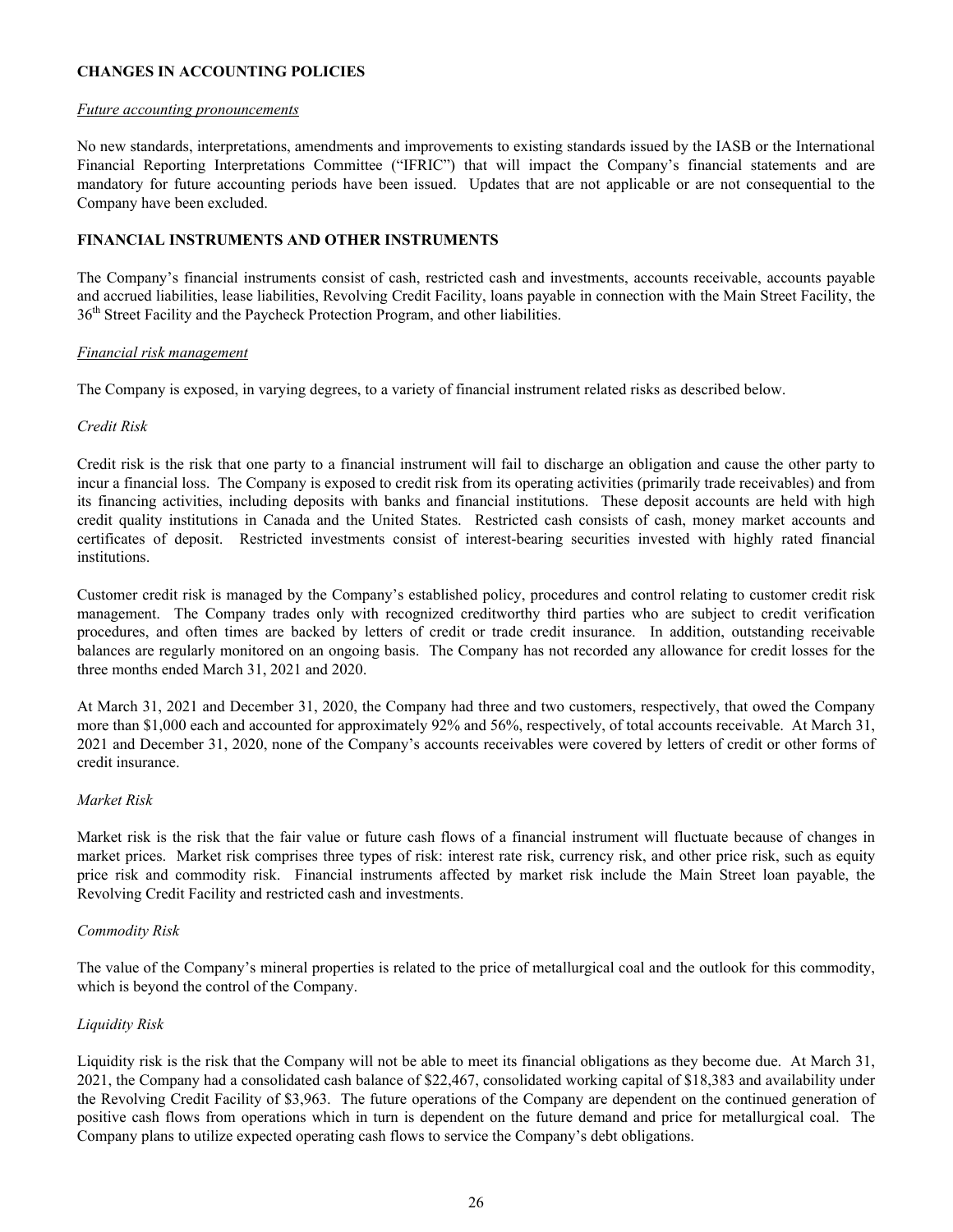If cash flows from operations are less than required, the Company may need to incur additional debt or issue additional equity. From time-to-time the Company may need to access the long-term and short-term capital markets to obtain financing. Although the Company believes it can currently finance its operations on acceptable terms and conditions, the Company's access to, and the availability of, financing on acceptable terms and conditions in the future will be affected by many factors, including the liquidity of the overall capital markets, the current state of the global economy and restrictions in the Company's existing debt agreements and any other future debt agreements. There can be no assurance that the Company will have or continue to have access to the capital markets on acceptable terms.

# Fair Value

The estimated fair values of all financial instruments approximate their respective carrying values except for the loans payable in connection with the Main Street Facility, the 36<sup>th</sup> Street Facility and the Paycheck Protection Program. The loans payable are carried at amortized cost and the carrying amount and fair value is presented below:

|                                          | <b>March 31, 2021</b> |          |                   | <b>December 31, 2020</b> |        |          |                   |        |
|------------------------------------------|-----------------------|----------|-------------------|--------------------------|--------|----------|-------------------|--------|
|                                          |                       | Carrying |                   |                          |        | Carrying |                   |        |
|                                          | Amount                |          | <b>Fair Value</b> |                          | Amount |          | <b>Fair Value</b> |        |
| Loan payable - Main Street Facility      | S                     | 24,539   | <sup>S</sup>      | 14,238                   |        | 24.306   | <sup>\$</sup>     | 14,126 |
| Loan payable - $36th$ Street Facility    |                       | 6,396    |                   | 6.327                    |        | 8,282    |                   | 8,183  |
| Paycheck Protection Program Ioan payable |                       | 1,126    |                   | 1.031                    |        | 1,126    |                   | 1,003  |
|                                          |                       | 32,061   |                   | 21,596                   |        | 33,714   | S                 | 23,312 |

The fair value of the loan payables were determined by discounting the future contractual cash flows at a discount rate that represents an approximation of the borrowing rates presently available to the Company which was 13.5%. Management's estimate of the fair value of the loan payables are classified as level 2 in the fair value hierarchy, as explained below.

# *Fair value hierarchy*

Fair value is the price that would be received to sell an asset or paid to transfer a liability in an ordinary transaction between market participants at the measurement date.

The fair value hierarchy categorizes into three levels the inputs in valuation techniques used to measure fair value. The fair value hierarchy gives the highest priority to quoted prices (unadjusted) in active markets for identical assets or liabilities (Level 1 inputs) and the lowest priority to unobservable inputs (Level 3 inputs).

Level 1 inputs are quoted market prices (unadjusted) in active markets for identical assets or liabilities that the entity can access at the measurement date.

Level 2 inputs are those other than quoted market prices in active markets, which are observable for the asset or liability, either directly or indirectly, such as inputs derived from market prices.

Level 3 inputs are unobservable inputs for the asset or liability.